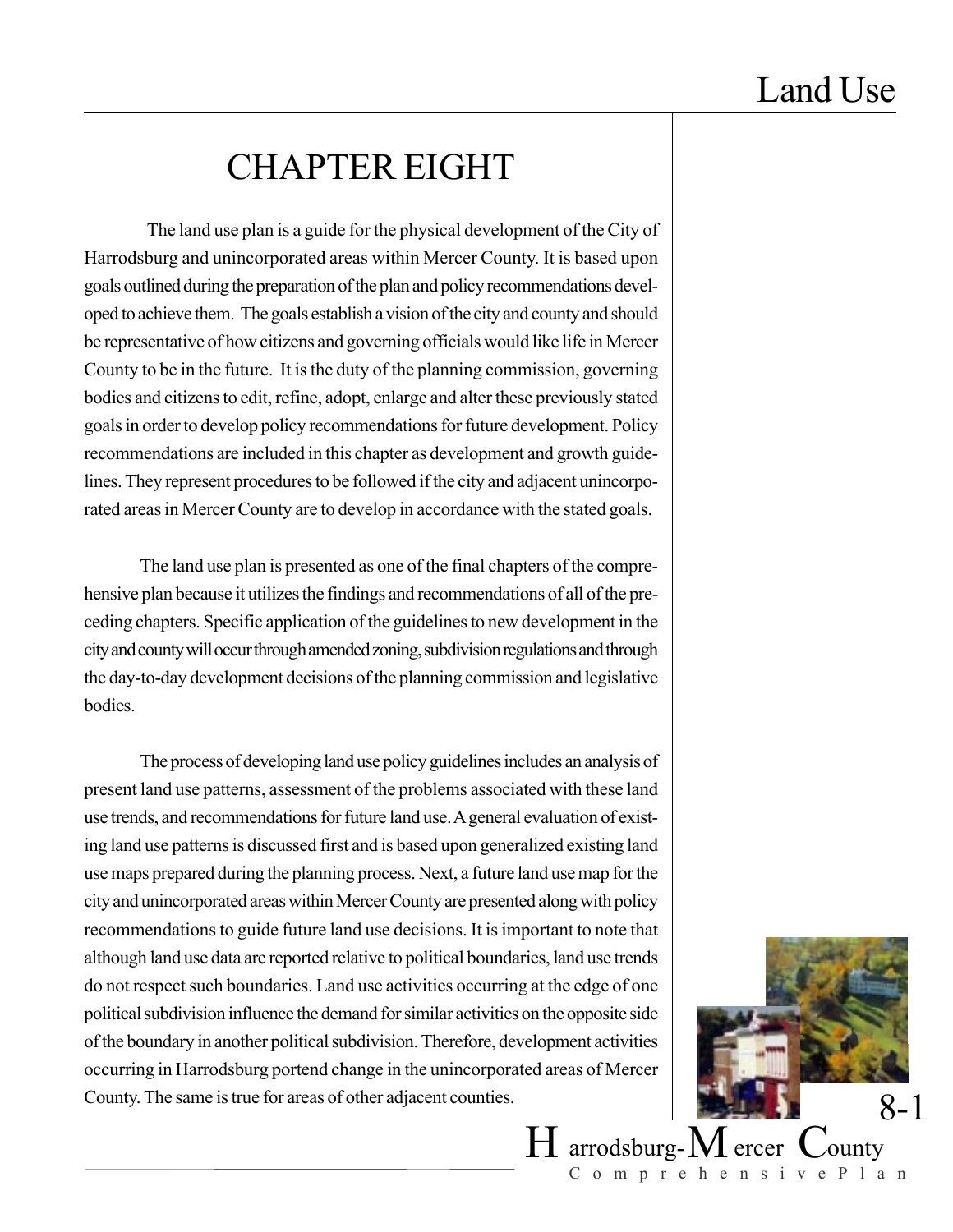Before developing a plan for future land use, it is necessary to understand existing land use patterns, trends and relationships as well as problem areas. This will be the basis from which recommendations for future land use are developed. Overall settlement patterns will be summarized, followed by a discussion of the existing land use patterns of Mercer County and the City of Harrodsburg. For both the existing and future land use discussions, the general land use classifications described in the following paragraphs will be used.

### LAND USE CATEGORIES

*RESIDENTIAL LAND USES-*Existing residential land uses are grouped into three categories: low density, medium density and high density. Low density residential includes newer single family development on lots larger than the smaller traditional lots developed within the city. The medium density residential category typically accounts for subdivisions and single family dwellings developed on smaller lots. This category may also include small concentrations of duplex development. High density residential includes large duplex developments, multi-family units and mobile home parks.

Large lot rural estate developments, typically, associated with agricultural operations are accounted for under agricultural and open space land uses. It is important to note that it is not the intention of this plan to automatically allow development to occur at the upper end of density ranges in consideration of future residential development. Rather, the density of development should be determined by the residential development policies contained in the future land use section of this plan. The land use categories used in this plan are purposefully broad. The density ranges for residential development are intended to communicate that proposed development within each density range must also be consistent with the planning commission's goals and objectives, residential development policies, and appropriately served with adequate infrastructure. The specific listing of uses permitted and their densities in residential districts are determined by the Greater Harrodsburg-Mercer County Planning Commission, Harrodsburg City Council, and Mercer County Fiscal Court in the adopted Zoning Ordinances.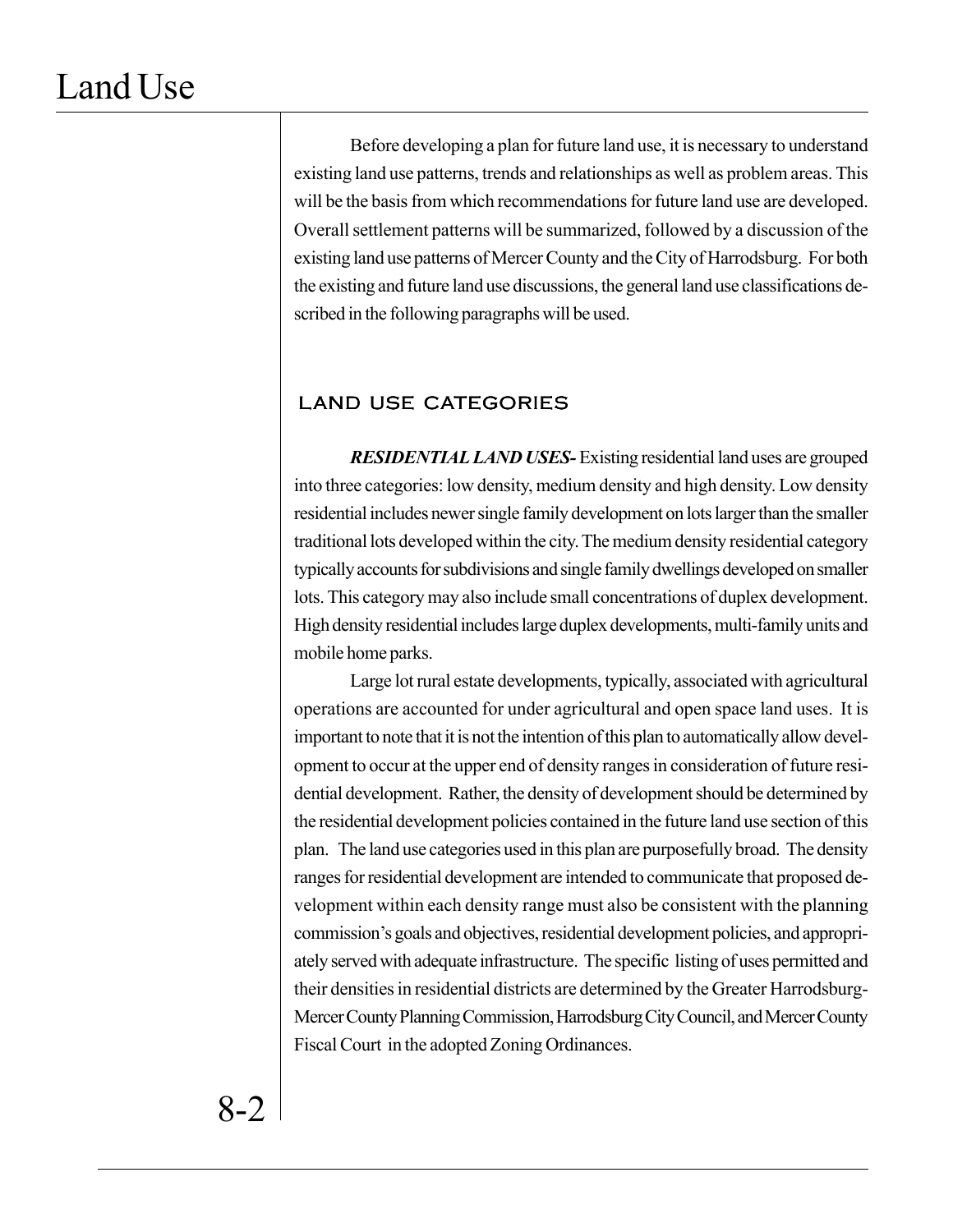*GENERAL COMMERCIAL LAND USES*- All existing commercial land uses fall into this category and are described as follows:

*Retail commercial land use* consists of those types of establishments, their attendant buildings and lot areas which are used in the retail sale of merchandise for personal, household or farm consumption and the rendering of services which are incidental to that sale.

*Office commercial land use* is comprised of those types of establishments, their attendant buildings, and lot areas which contain businesses primarily engaged in rendering financial, insurance, real estate and specialized professional services. Examples are banking establishments, real estate offices, law offices and the like.

*Service commercial land uses* generally consist of those types of establishments, their attendant buildings and lot areas which contain businesses primarily engaged in the rendering of all personal business, repair and amusement services not otherwise included in the office category and not involving the sale of specific merchandise (except incidentally). Examples are barber and beauty shops, dry cleaning establishments, appliance repair shops, and commercial amusement services.

*Wholesale commercial land use* generally consists of those types of establishments, their attendant buildings and lot areas which contain businesses primarily engaged in the selling of merchandise in large quantities to retail commercial operations; to industrial or professional users; or to other wholesalers or acting agents in buying merchandise for or selling merchandise to such users.

 *NEIGHBORHOOD SHOPPING CENTERS-* The purpose of this land use classification is to identify existing shopping centers as well designate areas that would be suitable for this type of large scale commercial development. Areas within this designation must have appropriate access to major transportation routes and utilities. An example of this type of development is Beaumont Shopping Center.

*INDUSTRIAL LAND USES-* An industrial land use is that type of establishment, its attendant buildings and lot area which is primarily engaged in the mechanical or chemical transformation of organic or inorganic substances into new products whether the products are sold back into the manufacturing process or sold wholesale or retail. Uses primarily engaged in the warehousing storage of commodities and landfilling, recycling and other primary waste handling facilities are also included in the industrial classification.

*PUBLIC/INSTITUTIONAL/RECREATIONAL LAND USES-*Public

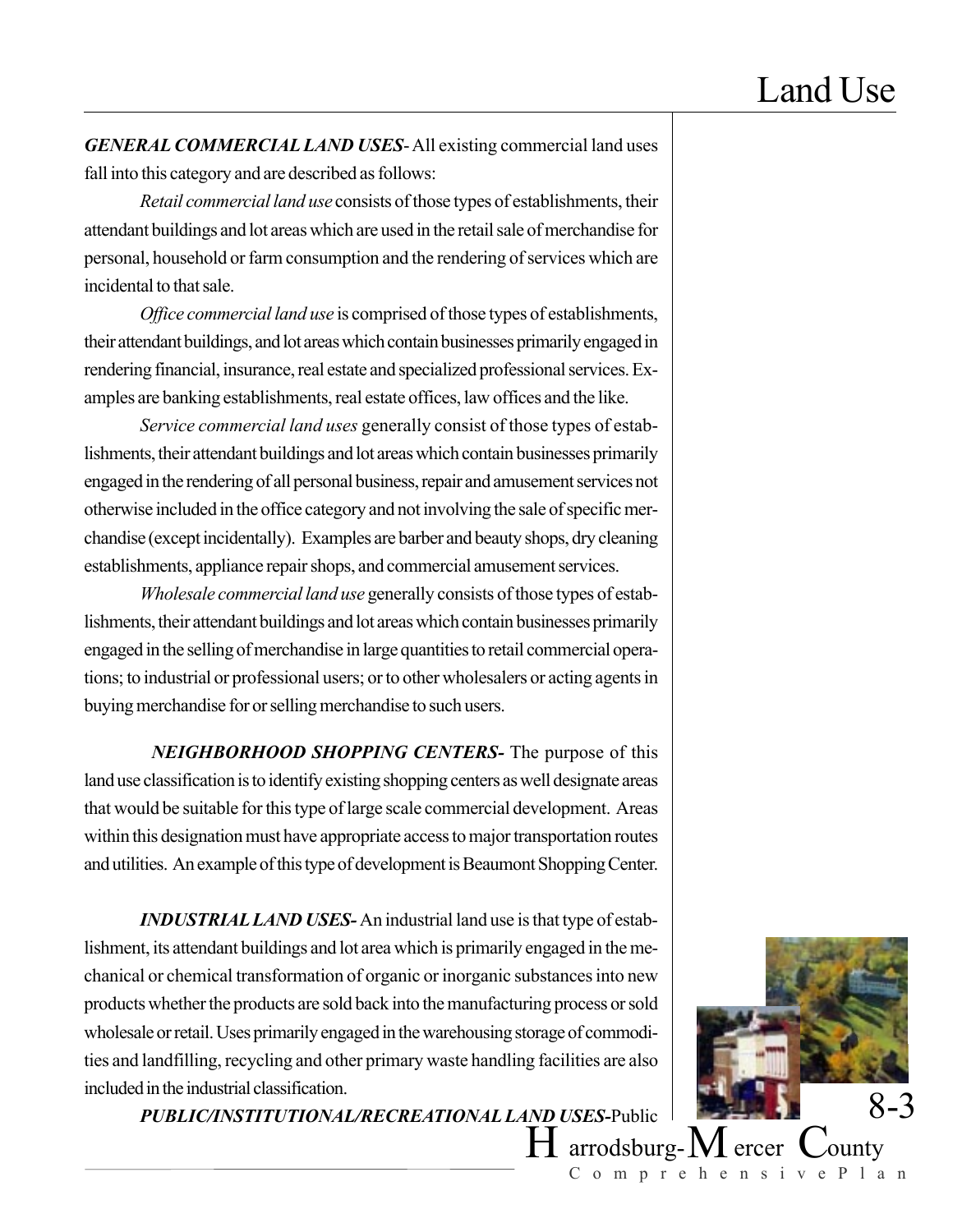and semi-public land uses are defined here to include three categories of uses: (1) all enterprises engaged in providing transportation services, communication services or utilities; (2) public buildings and lands, including government buildings, public schools and public park and recreational facilities; (3) semi-public land uses that serve the public but are not government owned, including churches, private schools, hospitals, cemeteries, charitable and social service organizations. Semipublic uses are typically scattered throughout the city and planning area.

*AGRICULTURAL AND OPEN SPACE LAND USES-* All land which is used agriculturally (including residential structures) or is undeveloped is included in this category. Within the City of Harrodsburg, there are not many areas devoted to active or inactive agricultural uses. For this reason, most areas in city limits under this classification are typically shown as residential on the future land use map. It is also important note that some of the undeveloped land in the county is steep with slopes of 12-20 percent or more. These lands are not well suited to urban-type development, though potential uses for these lands may include passive recreation or very large lot single family or estate development.

### MERCER COUNTY EXISTING LAND USE

As described in the environmental section of the Comprehensive Plan, the county is located southwest of Lexington in central Kentucky in the Outer Bluegrass Physiographic region and has a land area of 250 square miles. The land use pattern in Mercer County is structured by topography and location of the transportation network, Harrodsburg, Burgin and unincorporated small rural communities. The most intensive land development has occurred in and around the population centers where the greatest demand for non-agricultural uses typically occur and on properties suitable for development where infrastructure (roads and utilities) are available. There are a number of small rural communities which have been developed in Salvisa, Mayo, Terrapin, Ebenezer, Tablow, Dugansville, Cornishville, McAfee, Duncan, Bohon, Kirkwood, Nevada, Stewart, and Dixville. In addition, resort related development has occurred in the southeast portion of the county along Herrington Lake.

8-4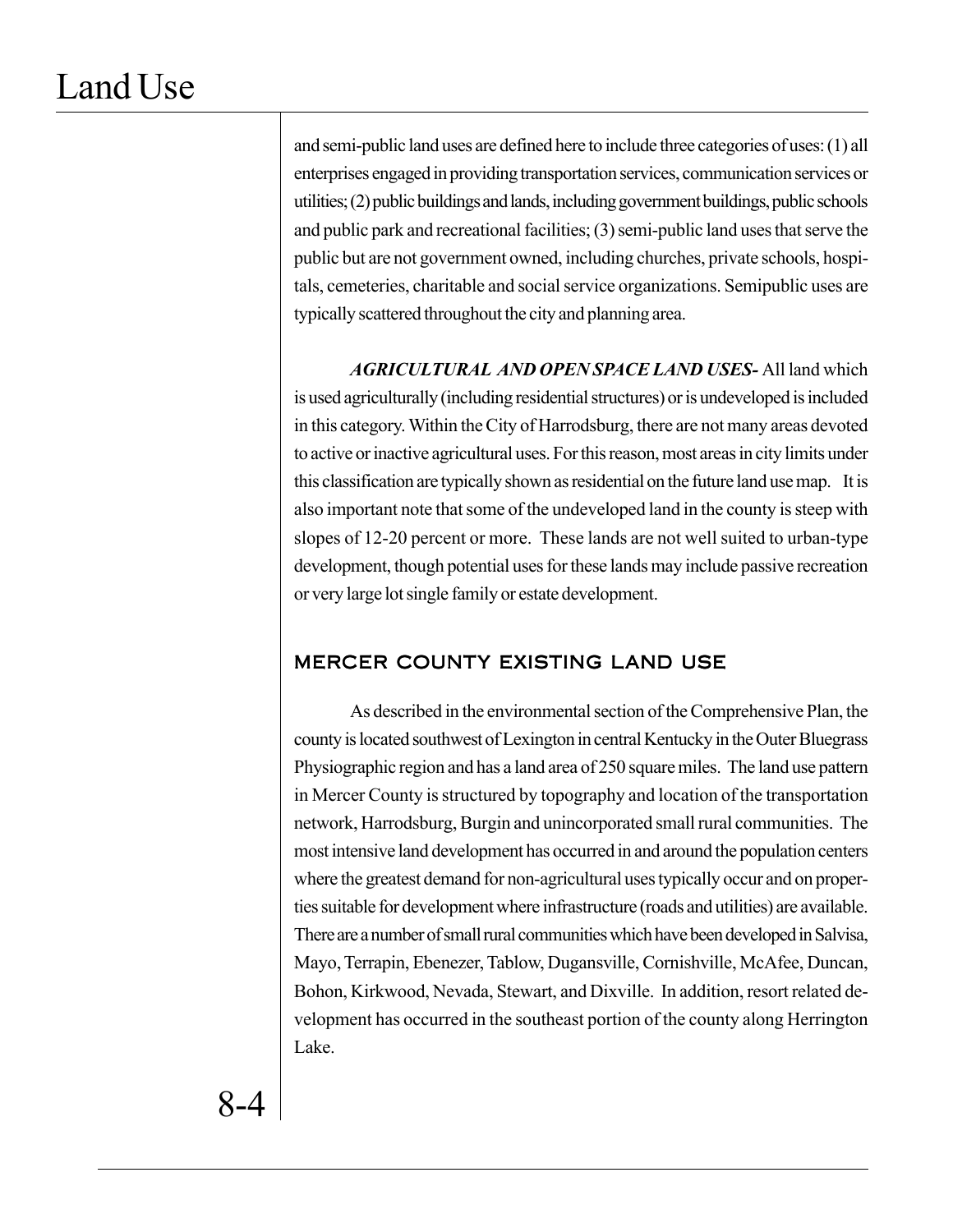$H$  arrodsburg- $M$  ercer  $C$ ounty

ComprehensivePlan

8-5

*AGRICULTURAL USE-* The majority of land in Mercer County is devoted to active and inactive agricultural uses. The importance of agricultural uses to the economy is demonstrated by Mercer County ranking tenth (10th) out of 120 Kentucky counties for alfalfa hay production and fourteenth (14th) for tobacco. Cash receipts for agriculture in the year 2001 were 24.6 million dollars which places the county 47th in the state. Mercer County's tobacco production significantly contributes to Kentucky being the leading burley tobacco producing state in the nation. In addition, it is important to note that there are numerous properties designated under the PACE (Purchase of Agricultural Conservation Easements) Program or as Agricultural Districts.

The most significant changes of agricultural land have occurred with the development of residential subdivisions near the city limits of Harrodsburg along existing county roadways where adequate infrastructure (water and sewer) are available as shown by the expansion and annexation of Brentwood Subdivision. Other newer residential development has occurred in Salvisa (Deer Run Estates and Salvisa Heights), Rainey Estates in Talmage, and expansion of Bright Leaf Estates located south of city limits.

*RESIDENTIAL USE-* As described above, the conversion of agricultural land into residential land uses has resulted in development adjacent to the city limits of Harrodsburg or strip commercial development along existing roadways. This type of development ranges from modest single family mobile homes and stick built houses to larger estate homes. Newer subdivision development containing moderately to upper scale housing has also occurred in the county as a result of the minimum acreage requirement being reduced from 5 acres to 2.5 acres. This development pattern, while offering a desirable rural or estate lifestyle at low densities, poses service delivery, traffic safety, and environmental problems at greater densities; especially, where septic tanks are utilized in large concentrations. For these reasons, rural growth patterns and their consequences should be examined in greater detail as the sewer services are extended in the future. Residential development located on Herrington Lake is predominately resort oriented.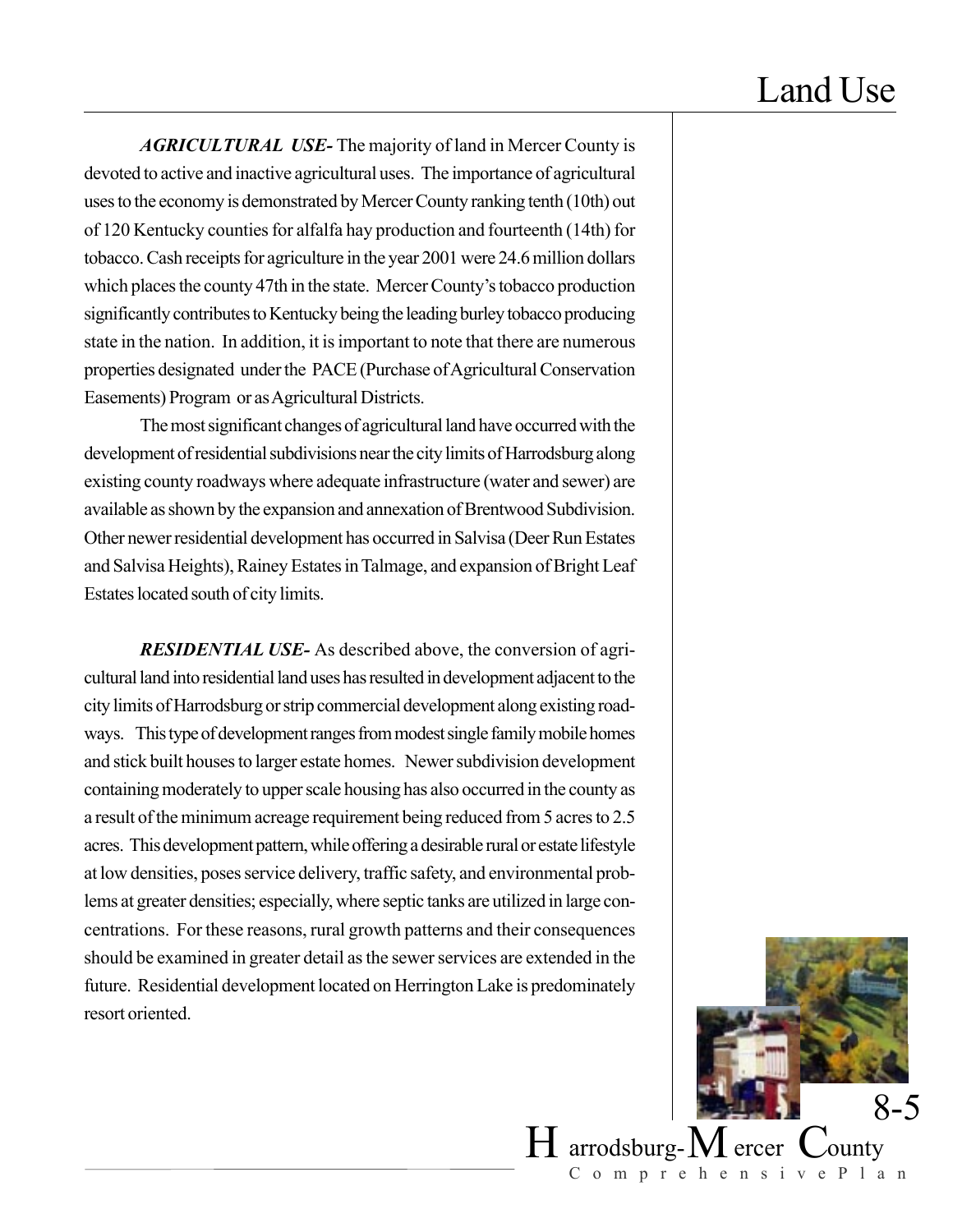*COMMERCIAL USE-* The low density residential character of Mercer County, outside of Harrodsburg and Burgin, does not create sufficient demand or justify the enhancement of sizable commercial operations. Therefore, most commercial operations in the county consist of small gas stations, and convenience/ grocery stores to serve the needs of a limited number of people. The majority of residents in rural Mercer County rely upon the Harrodsburg downtown area and commercial district to provide retail services.

*PUBLIC/INSTITUTIONAL/RECREATIONAL USES-* There are five (5) major public/institutional/recreational land uses in the county outside of the incorporated areas. The most notable recreational/institutional use is Shakertown located in the eastern part of the county. Anderson-Dean Park is the newest and largest recreational facility in the county. Lake Herrington also provides a great deal of recreational opportunities with several marinas, and campgrounds being available. In addition, Bright Leaf Golf Course on the southern most tip of the county provides golfing and lodging. The main public institutions within the county are Mercer County schools located directly adjacent to Harrodsburg. Other public and semi-public uses, especially churches, are located throughout the county.

*INDUSTRIAL USE-* The majority of industrial uses located in Mercer County are located in the city limits of Harrodsburg. However, there are some industrial uses outside of city limits. The most visible industrial use is the Mercer Stone Company quarry located just east of Harrodsburg city limits. The second major industrial use is Kentucky Utilities Power Plant located on Lake Herrington.

*U.S. 127 BY-PASS LAND USE-* The majority of land adjacent to the by-pass is currently open space or being used for agricultural purposes with some scattered residential development. In addition, there are two (2) industrial developments adjacent to the by-pass. The first is Mercer Stone Company located on KY 152. The second industrial development, the Harrodsburg/Mercer County Industrial Park, is located on the spur of the by-pass, west of U.S. 127. Corning and Hitachi are also in close proximity to this area.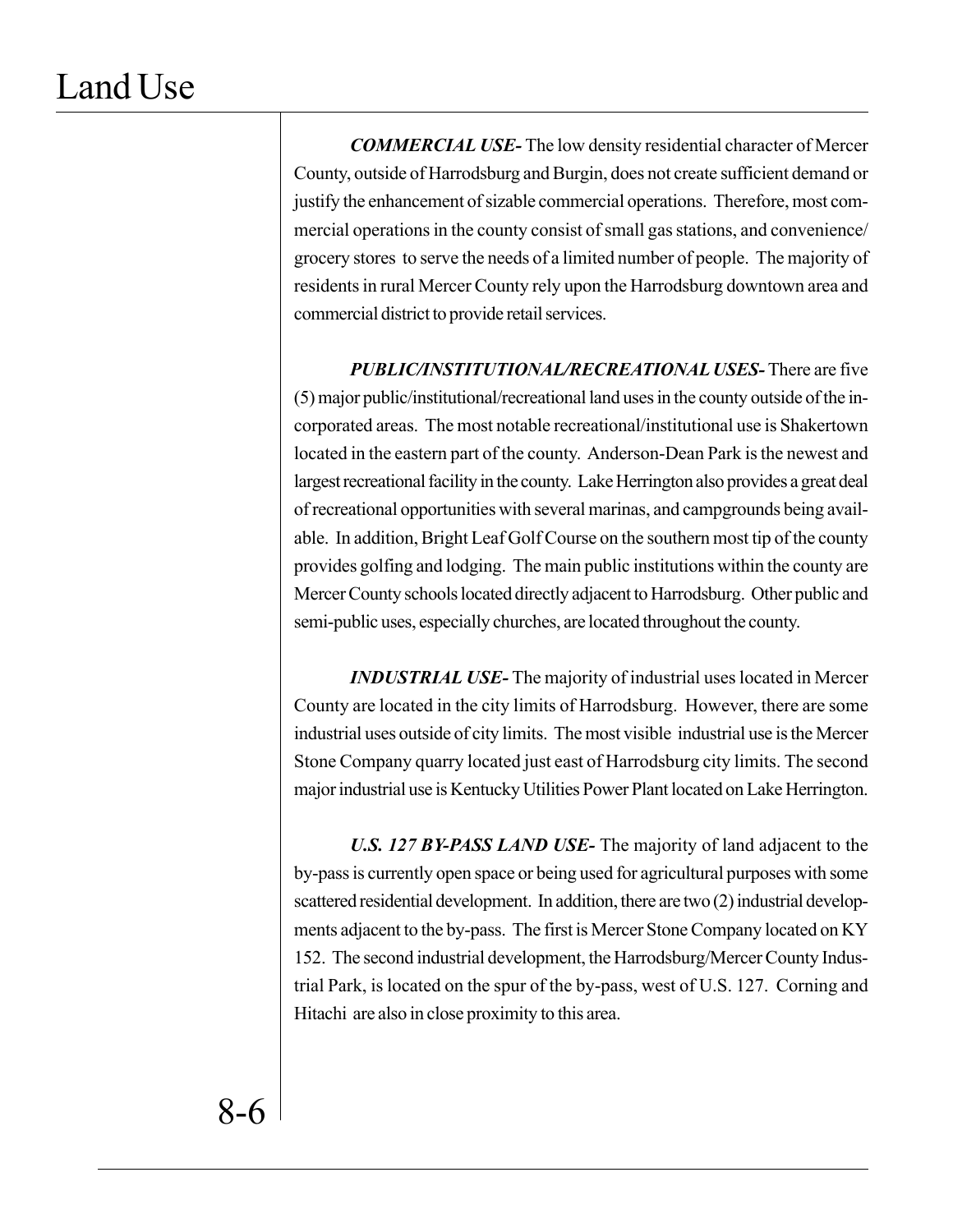### HARRODSBURG EXISTING LAND USE

Harrodsburg, the county's largest city and county seat, is located in the south-central area of the county and is approximately four (4) miles north of the Boyle County line. The city began with the development of the older central business district with clusters of residential housing. In recent years this district has expanded to include most areas on U.S. 127. Many older homes along this corridor have been replaced with or converted to businesses. Development along this corridor without the use of frontage roads and access management techniques has resulted in a highly congested area.

The City of Harrodsburg has experienced continued growth over the past sixty (60) years with no periods of decline. However, it is important to note that there has been a moratorium in effect for Harrodsburg that has restricted wastewater tap-ins over the past several years. For this reason, more development has occurred in the county with growth being stunted in the city. With the lift of the moratorium there will be an increase in development pressure in areas in or adjacent to the city (where public water and sewer services are available) and along the U.S. 127 by-pass adjacent to city limits.

*AGRICULTURAL USE-* There are a few scattered areas of agricultural use within the city limits. It is assumed that these areas will slowly transition into more urban uses as the wastewater sanctions are lifted and development pressures increase.

*RESIDENTIAL USE-*Residential development originally occurred near the commercial center of Harrodsburg. However, with the steady growth of the city, new subdivision development has occurred on the northern most portion of the incorporated area. Although the city has annexed some of these areas, a moderate amount of residential development has occurred just beyond city limits to the north along US 127 and to the south along KY 152. There are several mobile home parks within city limits which are mostly concentrated near the railroad tracks on the west side of Harrodsburg.

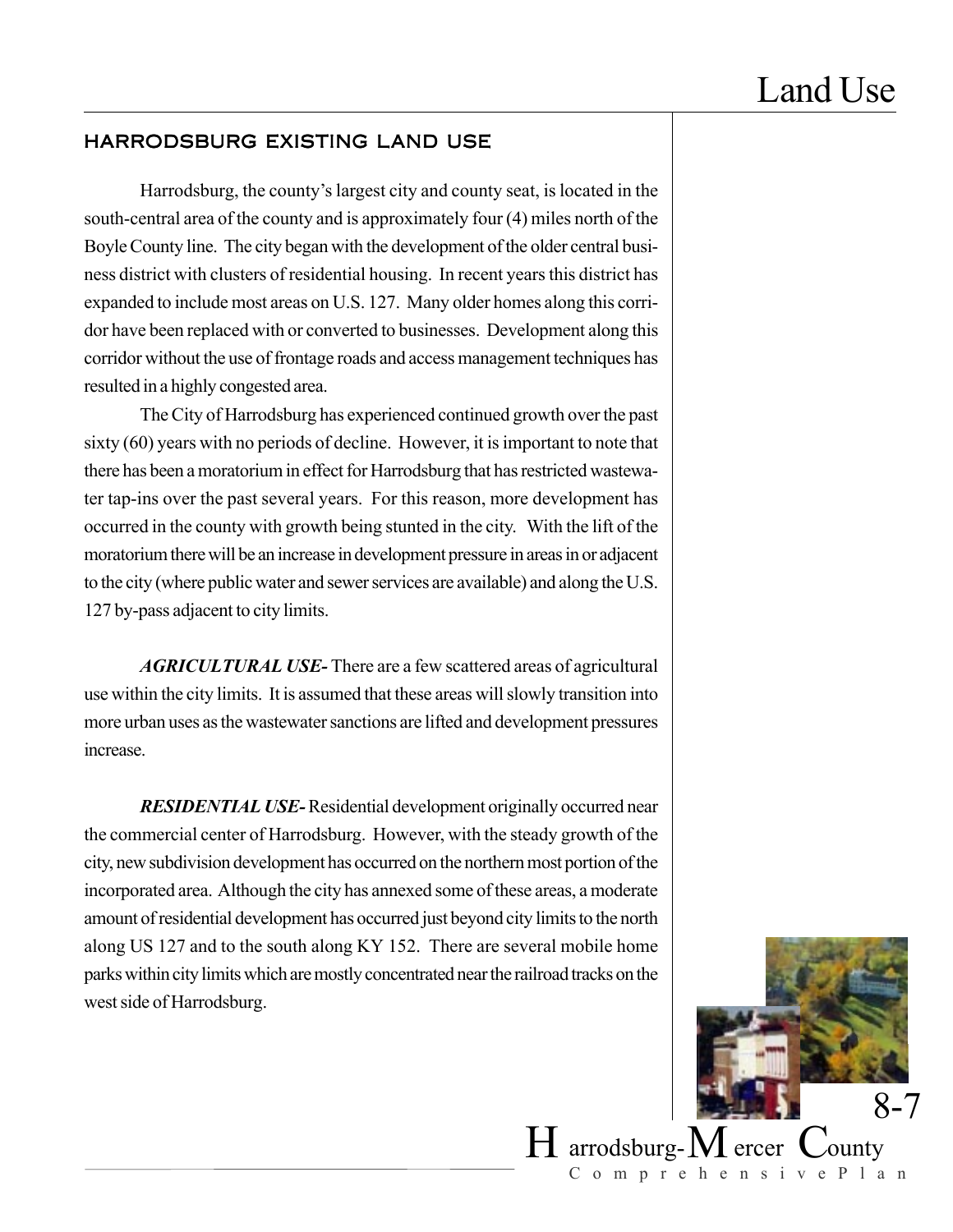*COMMERCIAL USE-*Commercial development began in Harrodsburg's historic central business district which still remains a vital part of the city. This central business district consists of government buildings, banking institutions, legal offices, and specialty shops. However, in recent years, strip commercial development has extended to include most of US 127 and continues beyond city limits. Development in these areas consists of gas stations, fast food restaurants, two large strip malls containing big box retailers grocery stores and shops. Some residences along the US 127 corridor have been converted to commercial uses or home businesses.

*PUBLIC/INSTITUTIONAL/RECREATIONAL-*Public land uses in the city limits include the Mercer County Courthouse (and County Annex), City Hall (and City Annex), Police Department, Fire Department, Road Maintenance Garage, and the Humane Society. The Harrodsburg Independent School System operates two (2) schools on a single campus and the Evan Harlow School on KY 152. The Mercer County library is located in the heart of the Harrodsburg downtown area. Park facilities include Ft. Harrod State Park, Y.M.C.A., Mercer County Fairgrounds, Lion's Park, Old Towne Park and Veteran's Park. Each school also has recreational facilities available.

*INDUSTRIAL USE-* Harrodsburg has the largest concentration of industrial development in the county. This industrial development begins at the north westerly tip of the city limits and extends diagonally across the Norfolk Southern railroad tracks. Major industrial development includes the Harrodsburg/Mercer County Industrial Park on Moberly Road, Hitachi Automotive Products, Inc., Signet Products, CDR, and Corning Incorporated.

## FUTURE LAND USE INTRODUCTION

The Future Land Use Plan is intended as a guide for the physical development of the Mercer County. The plan includes proposals for the amount and location of land that will be needed as growth and development continues. Its purpose is to serve as a basis for creating an environment or pattern of development where the various uses of land compliment rather than conflict with each other.

The future land use plan includes both the future land use map and the asso-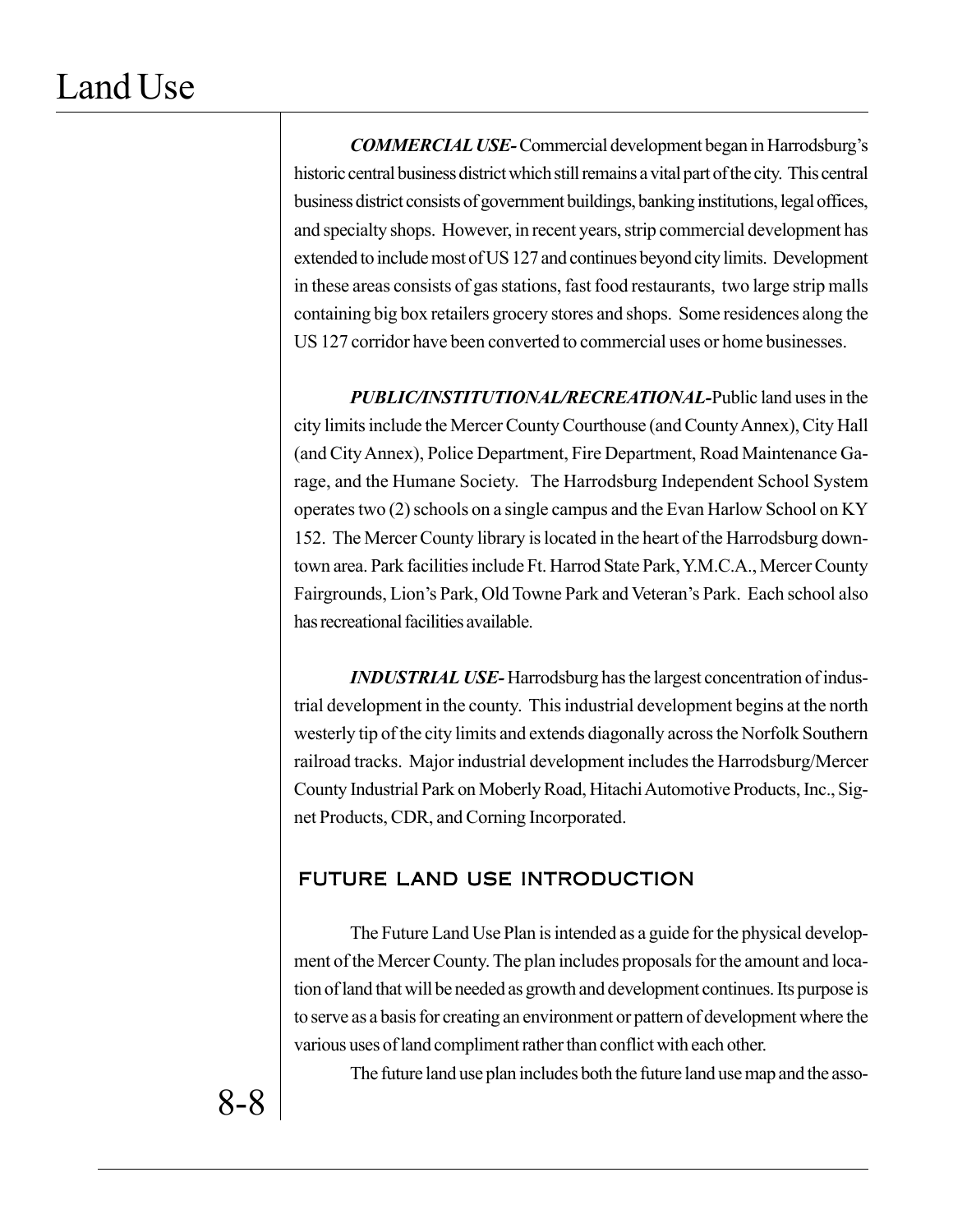ciated text. It is important to note that the map and text should be used together when making land use decisions. Exhibit I and II located as the last pages of the plan are the future land use maps for Mercer County and the City of Harrodsburg. Exhibit III is the Comprehensive Open Space Map that is to be used in conjunction with the land use maps when reviewing development proposals in areas identified for future open space and recreational opportunities. In some areas the map shows that little or no change from the existing land use pattern is anticipated.

In other areas, significant change is anticipated, though this change may occur at various rates or not at all in the next five (5) to ten (10) years due to unpredictable economic trends and other factors such as the extension of water and wastewater services. Rezoning of various areas consistent with future land use designations may therefore become appropriate at various times throughout or beyond the five (5) to ten (10) year planning period as conditions warrant. Nevertheless, the maps indicate areas deemed most suited to future urban development when it occurs.

The second major element of the future land use plan are the land use policy recommendations included in the text. These policies supplement the maps by providing a framework for managing and directing the changes that will occur during the planning period. Application of policy guidelines will help determine when an area is ready for the changes anticipated on the land use map. At times, application of the policy guidelines may indicate the appropriateness of changes not anticipated on the land use map, thus necessitating an amendment to the zoning map prior to granting a development request.

In addition to determining the appropriate location and intensity of various land uses, the policy guidelines provide a framework for reviewing and ensuring the quality of new development. They also assist the planning commission in regulating the impacts of new development on surrounding uses, the environment and existing public service delivery systems. These policies will be implemented through amendment of the Zoning Ordinances and Subdivision Regulations, and review of subdivision and site plan development proposals.

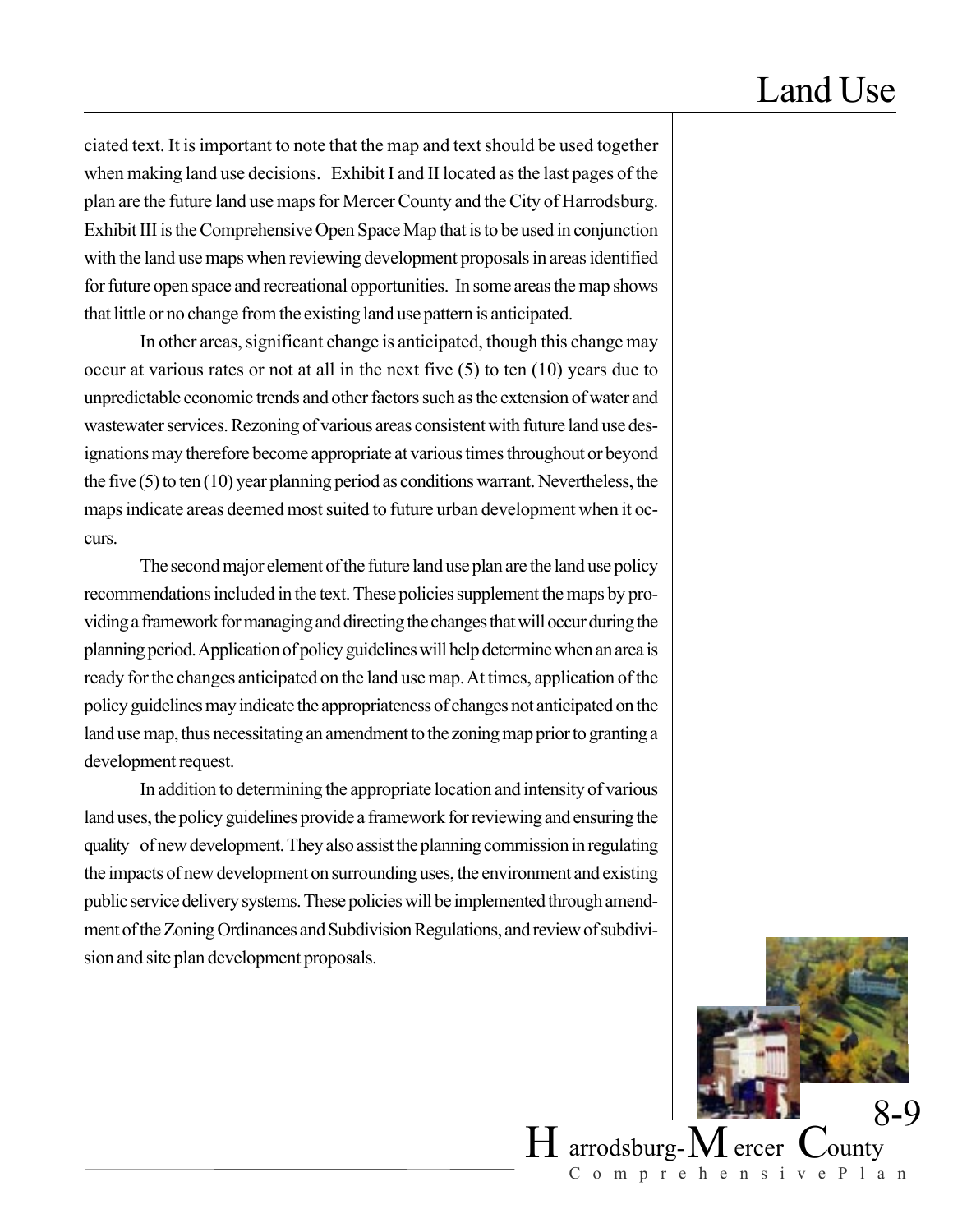## BASIC ASSUMPTIONS

Basic assumptions about future social and economic conditions in the county and city underlie the formulation of goals, objectives and policies upon which this plan is based. These basic assumptions, some of which have been stated or implied in previous chapters are as follows:

> 1. Economic growth will continue in the county as a result of infrastructure improvements and existing development pressures. Current growth rates are likely to slow, as national and regional growth rates slow.

> 2. Population growth will continue in response to economic opportunities, location near transportation routes and cost-of-living factors. Some of this growth will result from a natural increase in population with most population shifts resulting from in-migration. In the near term, population growth may continue to outpace economic growth unless there are major changes in the economy. No major natural or economic catastrophes are anticipated during the planning period.

> 3. The major transportation mode in the county and city will continue to be the private automobile, with supplemental publicly funded transportation becoming more widely available. Therefore, the provision of a functional, efficient, multi-modal transportation system will become increasingly important to the planning area.

> 4. The topography and environmentally sensitive areas of the county will continue to be a major factor in determining appropriate and economically feasible development patterns, including type and intensity throughout the county.

> 5. As a result of new and continuing federal and state initiatives, environmental protections will become a significant aspect of the development process; especially in terms of storm water runoff. This factor, combined with economic and topographic constraints may affect the type, intensity, location, timing or cost of new development.

> 6. Projected national and regional demographic trends show a decline in the number of workers and children in relation to total population by the end of the next decade. At the same time, quality of life aspects of community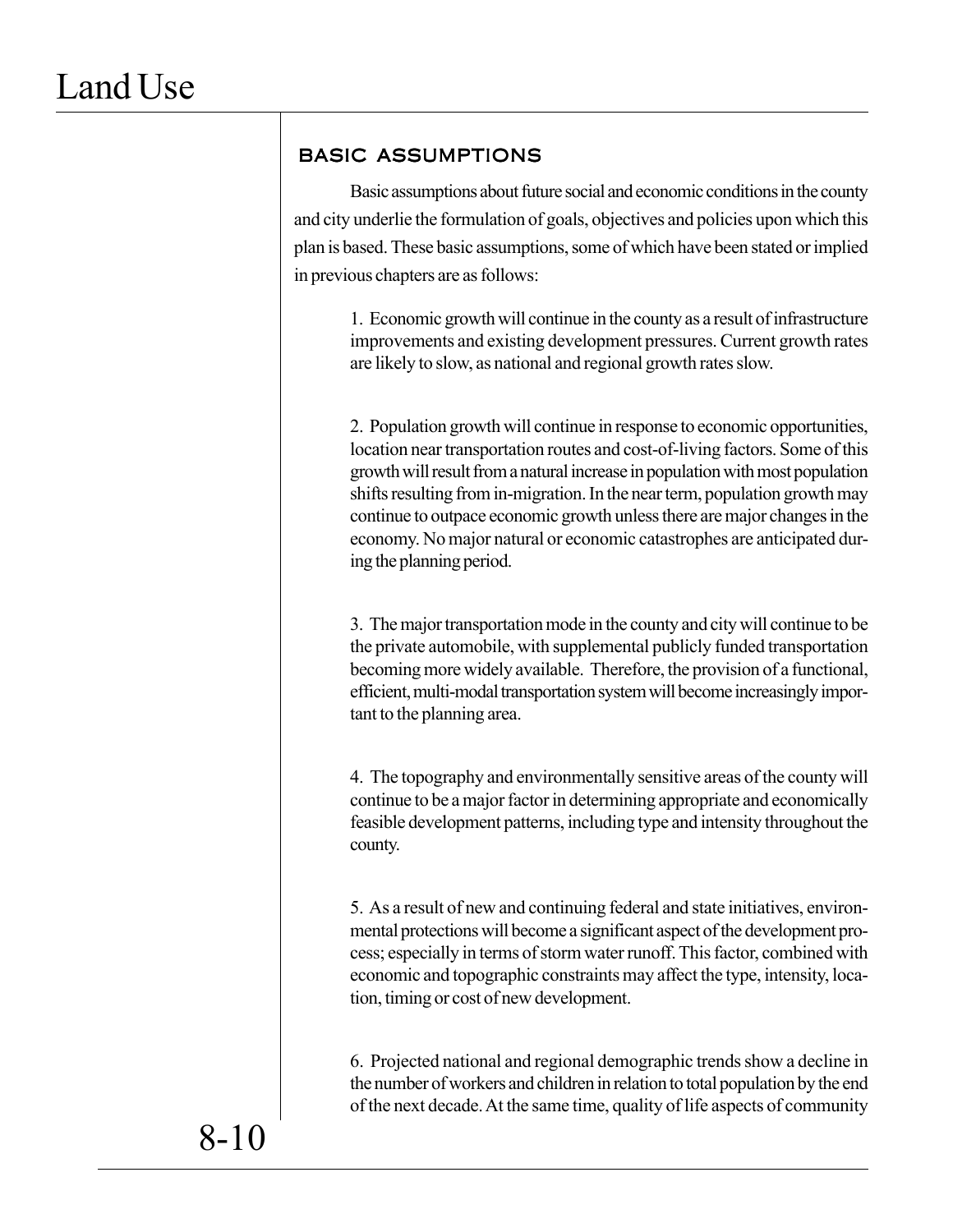living are becoming more important to workers and their families. Maintaining and improving quality of life factors will therefore be critical to attracting and retaining jobs and workers in the future.

7. Future growth in and adjacent to Harrodsburg will be contingent upon the adequate resolution of inflow and infiltration into the wastewater treatment system.

8. Pressure for residential and commercial development will continue in conjunction with regional economic development, transportation and infrastructure improvements. The quality of these developments will continue to be a major issue as the community strives to maintain its unique character and heritage.

### MERCER COUNTY FUTURE LAND USE

Exhibit I, located in the back of the plan, is the Future Land Use Map for the unincorporated areas of Mercer County. As discussed in the existing land use section of this plan, agriculture is an important sector of the economy in Mercer County. In order for the county to continue to benefit from an agricultural economy, land must be reserved for this use and be protected from encroachment of urban and indiscriminate residential uses. This is important especially for those areas that consist of prime farmland or designated as PACE or Agricultural Districts. In addition, many of these areas are historic or contribute to the scenic qualities of Mercer County. Therefore, it is important to implement regulations which preserve the character and integrity of these resources. Preservation of these areas can also enhance tourism. On the future land use map areas that should remain agricultural are shown in white.

It is also recommended that land use controls be implemented which preserve agricultural land outside of the city limits and areas where urban services will be available in the near future. Two exceptions with this development policy would be the rural community areas and those areas, especially adjacent to the U.S. 127 by-pass, which can be adequately served with water and sewer in the future. Development of the existing rural communities and areas adjacent to the U.S. 127 bypass are addressed more specifically in the *Location Principles* and *Policies for Future Land Uses* Section of this plan.

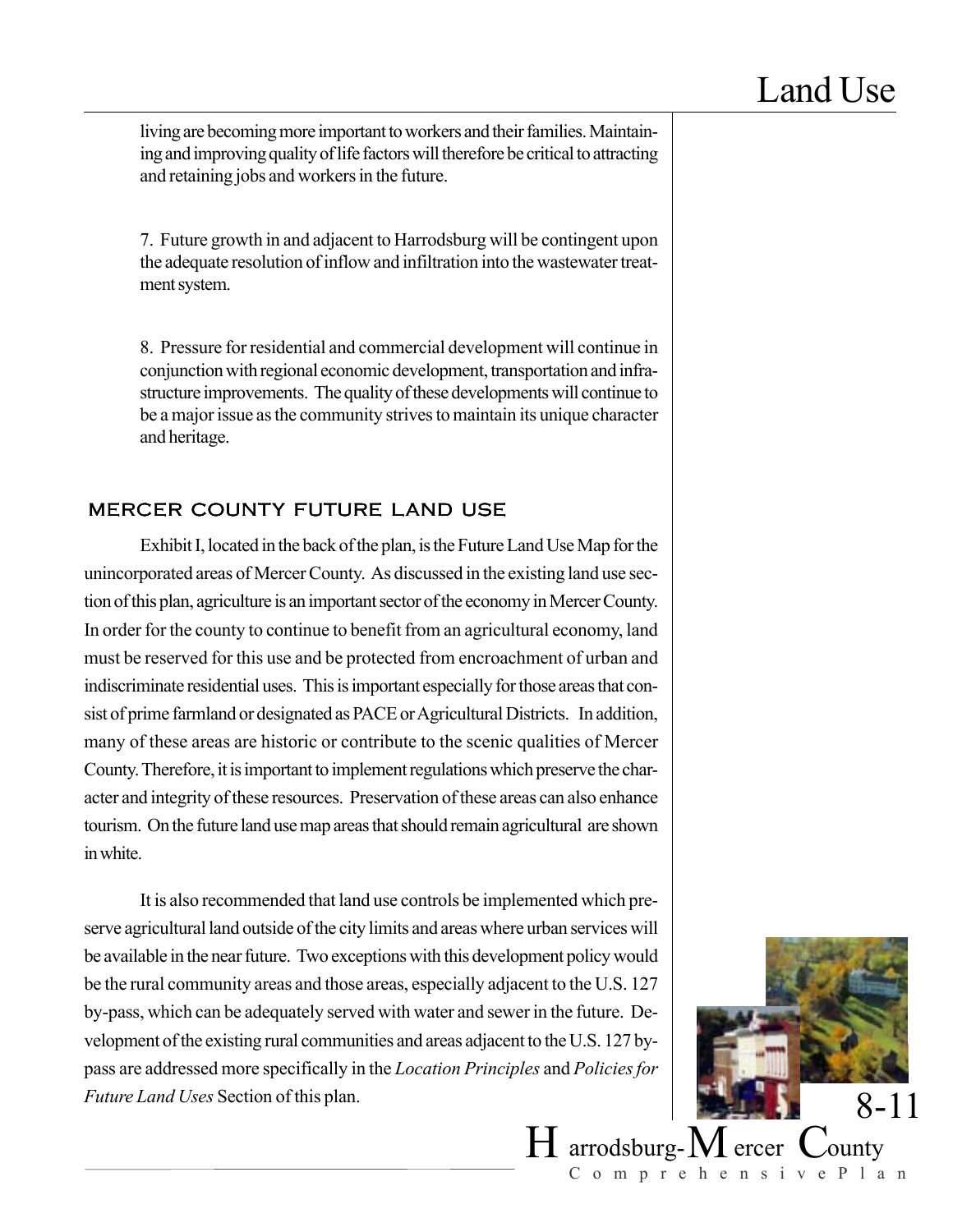In consideration of the population projections for the county and analysis of future housing needs, the predominate type development for Mercer County is expected to remain residential in nature. Assuming a 2010 population of 22,549 (as projected by the Kentucky State Data Center), a 9% vacancy rate, a 1% group quarters rate, and 2.4 persons per household, 10,229 housing units will be the minimum needed in Mercer County by the year 2010. As there were 9,289 units in 2000 with an additional 510 units constructed since then, a minimum of 430 additional units will be needed by 2010. It is important to note that these figures were developed for the entire county including incorporated areas, so not all of these units are likely to develop outside of the urban services area. Areas for consideration of residential development include those areas between the by-pass and Harrodsburg city limits and those areas near existing rural settlements.

With the lifting of sewer sanctions, the pressure for intensive commercial or industrial development is likely. This type of development should only be permitted in areas defined on the future land use map, where appropriate infrastructure is available, and applicable overlay guidelines can be followed. In addition, open space areas identified on Exhibit III, should be incorporated into the design of development proposals with improvements being made or additional easements or right-of-way being dedicated prior to final approval of the planning commission.

## *FUTURE LAND USE OBJECTIVES*

The principle objective of the Land Use Plan for Mercer County is to contain urban development into areas where urban services are either presently existing or to areas where such services can easily be extended without undue cost. Urban development includes, but is not limited to industrial, commercial, high density residential and concentrated single family uses. It generally does not include agricultural uses and their related housing. This objective accomplishes two (2) basic purposes:

1. Future development will have minimal impact upon the direct and indirect costs of providing government services and will thereby enable government to provide a high standard of service to current and future residents.

2. Prime agricultural and scenic areas will be protected from residential and commercial urban sprawl.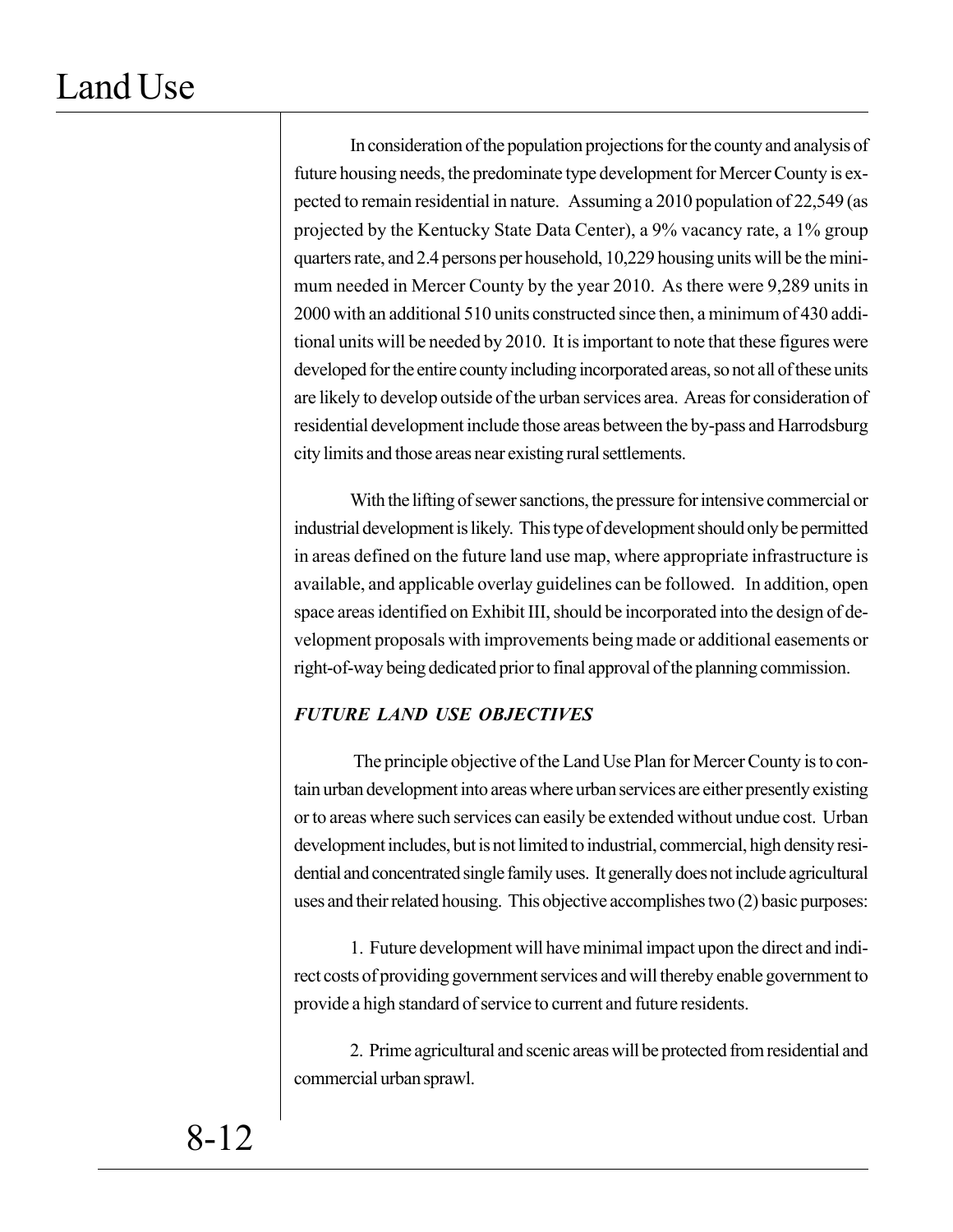### HARRODSBURG FUTURE LAND USE

Exhibit II depicts the Future Land Use Map for Harrodsburg and the immediate surrounding area. Land use in the city and adjacent planning area has the potential to be significantly impacted by the lifting of sewer sanctions for the first time since the U.S. 127 by-pass was completed. Therefore, there will be increasing pressure for the city to extend water and sewer services along the by-pass and gateway areas in order to accommodate additional residential, commercial, and industrial development. These changes, if not properly managed, could significantly impact not only existing land uses adjacent to the U.S. 127 by-pass, but also downtown Harrodsburg. If current development policies are not changed to specifically regulate development in this area, it is likely that strip or stand alone commercial development will occur. This type of development will not only detract from downtown Harrodsburg, aesthetically and economically, but also results in poor land use planning. Without the use of proper access management techniques, appropriate signage, landscaping, and design requirements, it is almost certain to result in a "linear carnival" atmosphere where additional traffic congestion which could possibly impede the functionality of the by-pass as a roadway which is designed to carry traffic at higher rates of speed. In short, development without implementation of an overlay district in the by-pass area has the potential to provide a poor entrance into the community and give visitors the impression that gas stations and fast food are the only amenities offered by the City of Harrodsburg. In addition to impending development pressures along the U.S. 127 by-pass, appropriate infill development in the city's historic and Renaissance Kentucky District and redevelopment of other existing uses will be primary future land use issues. For this reason, future land use development policies have been developed to specifically address these areas as described in the following *Location Principles and Policie*s. In addition, it is also important to note that open space areas identified on Exhibit III, should be incorporated into the design of development proposals with improvements being made or additional easements or right-of-way being dedicated prior to final approval of the planning commission.

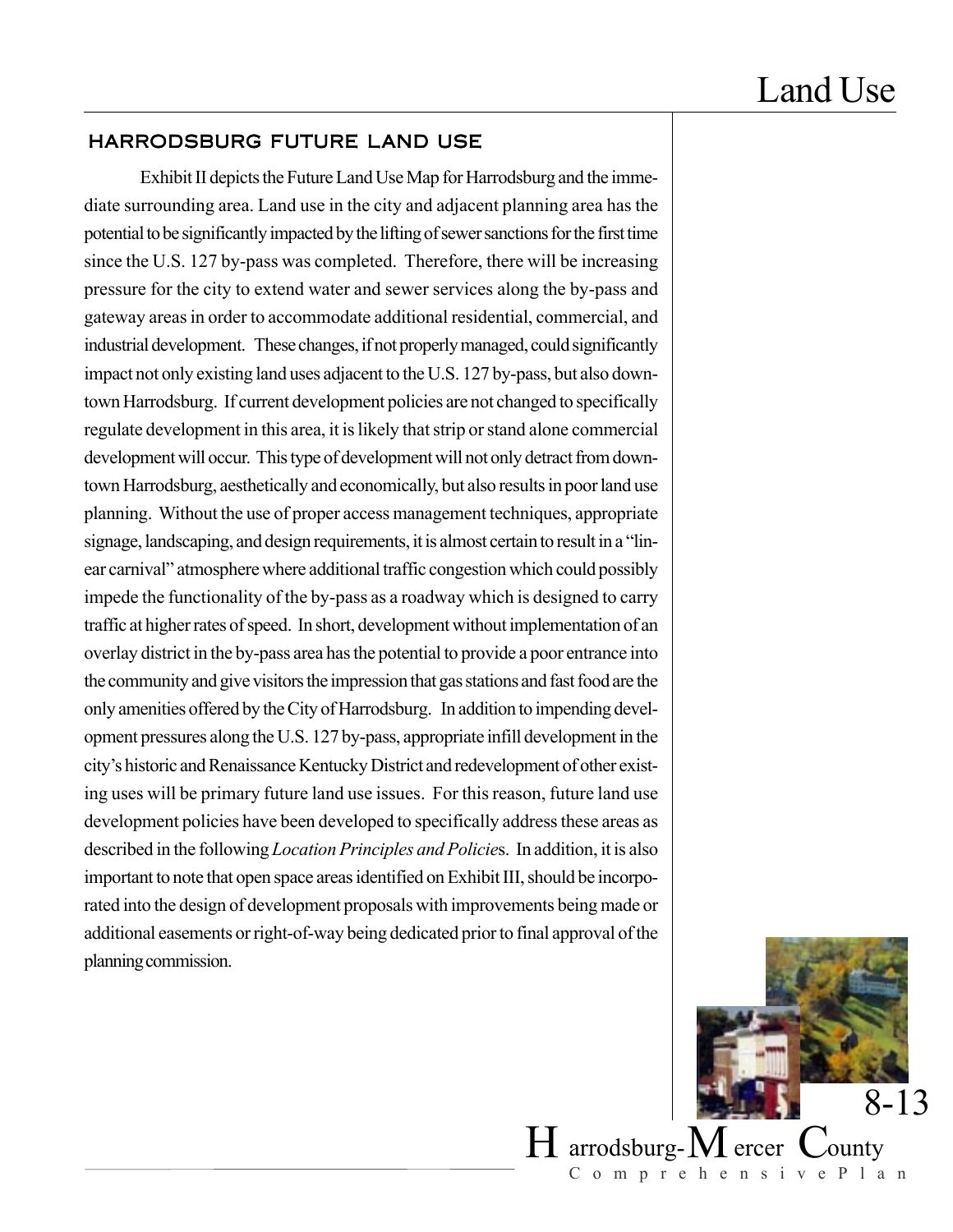## *LOCATION PRINCIPLES AND POLICIES*

General principles relating to the location of urban land uses provide a reference for the planning commission in the development of a Land Use Plan and other tools to promote orderly and systematic growth within Mercer County. Principles for the major types of land uses are provided below as guidelines for the consideration of zone change requests. These policies and the land use map should be utilized together in consideration of these requests. The map should provide the planning commission with the preferred land use for a site, while the written development policies serve as guidelines by which to review the development plan to ensure conformance with the comprehensive plan and determine the appropriate district classification.

### General principles for all new development

1. All new development shall meet all applicable federal, state and local standards regulating the impact of development on land, air, water, historic resources or natural areas in the county.

2. Development should be contiguous to already built-up areas to minimize costs of public facilities such as water, sewer, police and fire services. Provision of these services should be contingent upon these areas being annexed into the City of Harrodsburg.

3. No lot shall be created by any subdivision of property that will result in a failure of any lot, existing structure or activity on land to conform to any applicable city or county regulations.

4. Where land conditions are in doubt, it shall be the responsibility of the developer to prove the feasibility of development upon the land in compliance with federal, state and local regulations and/or standards.

5. All development shall utilize and retain natural topography and vegetation in the development design and layout to the extent practicable. Where required, additional land shall be dedicated (or developed) within designated areas as shown on Exhibit III.

6. Development of hillside areas at flat land densities and standards create problems of unstable cuts and fills due to excessive grading. In general, development of this type creates potential problems of erosion, slippage, street design, storm water drainage, sewage disposal, water supply and access for fire fighting. In order to reduce these problems, the over development of slope areas should be avoided unless specific evidence or a geotechnical report is issued to the contrary. In addition, no principal structure should be proposed or constructed on a hillside fill area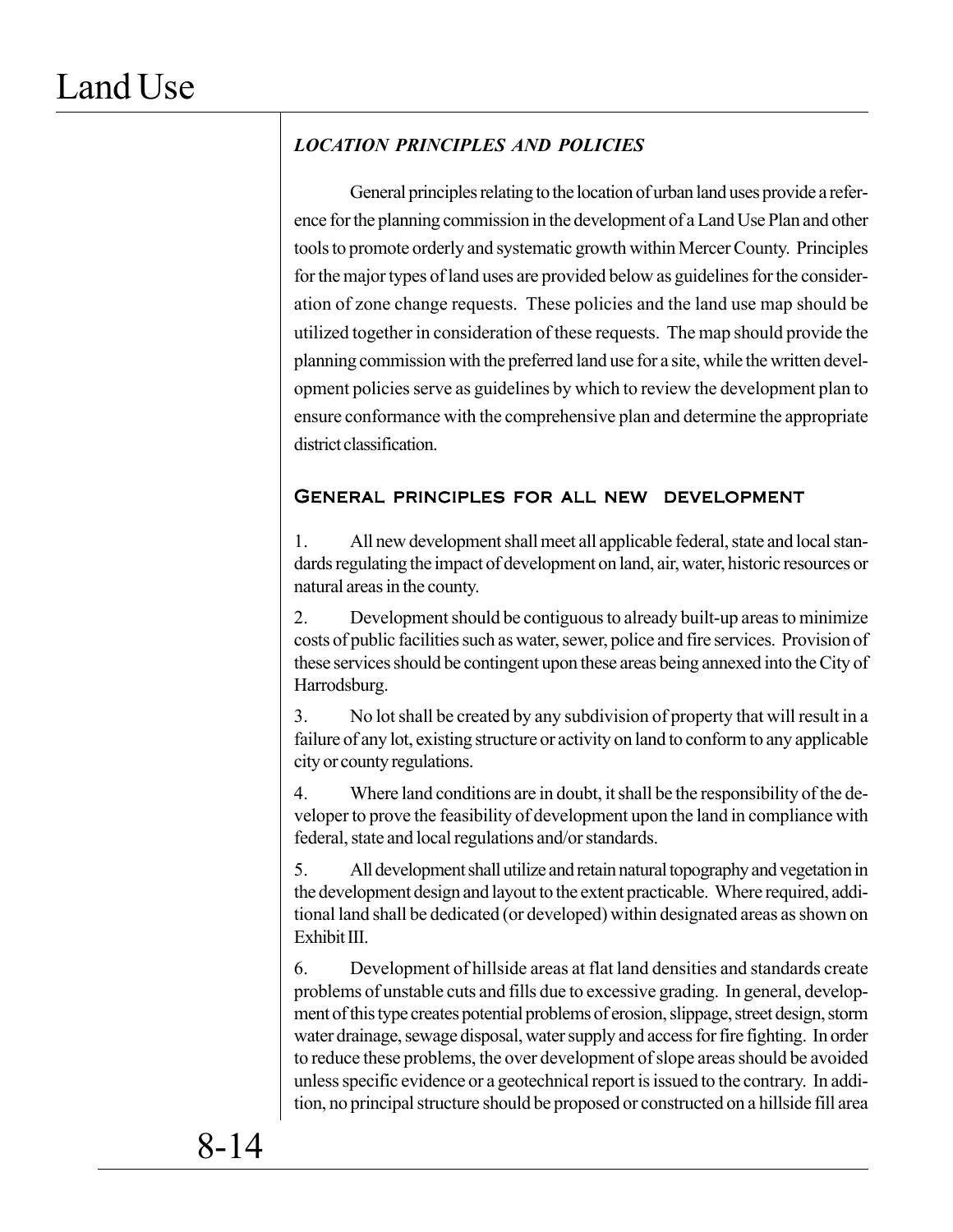unless such areas meet compaction standards.

7. No development should be allowed to be built in designated 100-year floodplain areas, sinkholes or other environmentally sensitive areas.

8. The protection of structures and sites that have historical value is encouraged during rehabilitation activities and infill development.

9. Areas of critical environmental importance, areas of high ecological sensitivity, and areas containing unique features shall be preserved in the development process, especially in the area identified as the Kentucky River Conservation Area on Exhibit III.

10. Compatibility standards as specified in the following land use development policies and zoning ordinance shall be followed. These standards shall require more intensive uses locating next to less intense uses to provide buffering to protect the less intense use from the impacts of noise, glare, dust, vibration, odors, traffic or other vehicular use and visual appearance. Acceptable buffers may include any combination of fencing, deciduous and/or evergreen plantings, open space, earthen mounding, etc. as accepted and approved by the planning commission in the development plan process.

## AGRICULTURAL DEVELOPMENT POLICIES

In recent years, especially since the minimum lot size has been decreased in agricultural areas, an increasing amount of land has been subdivided into lots for residential use in the unincorporated areas of the county under current agricultural zoning. This type of residential development has two (2) major disadvantages. First, it makes inefficient use of the land, creating subdivisions with lots one (1) acre in size which are difficult for homeowners to maintain. In addition, groundwater contamination is likely to occur with the concentrated use of septic systems, especially in karst areas. Second, it threatens the viability of prime agricultural lands, as conflicts arise with residential uses.

There are several alternatives to this type of development which should be considered by Mercer County. The first would be to increase the minimum lot size. The advantages of this would be to reduce residential development in areas used for agricultural purposes and maintain larger lot sizes more suitable for agricultural use. It is generally accepted that a minimum of ten (10) acres is needed for most agricultural enterprises to be economically viable. The disadvantages of this option are that it greatly increases development and housing costs.

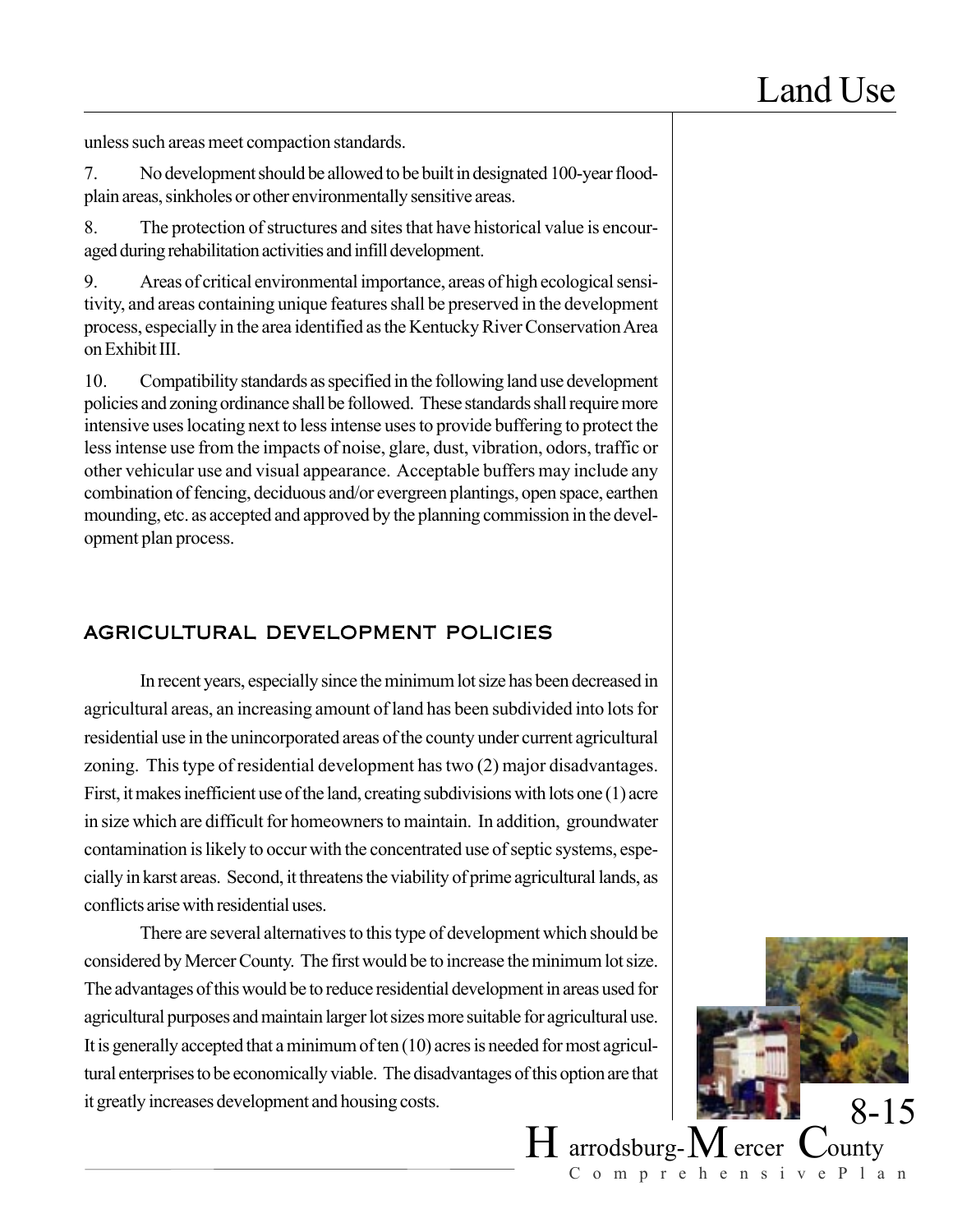A second alternative to five (5) to ten (10) acre lots would be Conservation or Cluster zoning for residential subdivisions. In this scenario, a concentrated area of housing is permitted in exchange for set aside open areas. Instead of twenty (20) houses scattered over twenty (20), five (5) acre lots, twenty (20) houses could be placed on five (5) to ten (10) acres with smaller lots. The remaining ninety (90) acres would then be used for open space, agricultural or recreational use. This type of subdivision accommodates residential development while preserving open space. The disadvantages are that more complicated legal mechanisms must be used to insure that open areas are not developed and providing alternative wastewater disposal methods.

A third solution is to only permit residential development which is adjacent to city limits and can adequately be served with urban services. However, the solution to current development trends in agricultural areas may be a combination of options. Recommendations should be developed as part of an overall review of current zoning regulations. County officials should be directly involved in such a study as the Mercer County Fiscal Court will ultimately have to approve any changes to the zoning ordinance.

The following criteria should be considered when development in agricultural areas is proposed:

**1. Soils.** Soils considered to be prime farmland by the U.S. Department of Agriculture are of major importance in providing food and fiber. They have properties favorable for economic production of high yields of crops with minimal inputs of economic resources. Farming these soils results in the least damage to the environment. Deterring urban development from areas with prime soils should be encouraged to be consistent with the goals related to agriculture. Many areas exist within the Mercer County planning area where prime soils are not located. Development of a residential nature in these areas will not greatly impact agricultural production.

**2. Previous Land Use.** A good method for determining which lands are no longer agriculturally viable is by looking at when the land was most recently farmed. Land currently being farmed or farmed within the last year may still be economically productive while land not farmed for the last five (5) years may have lost its utility.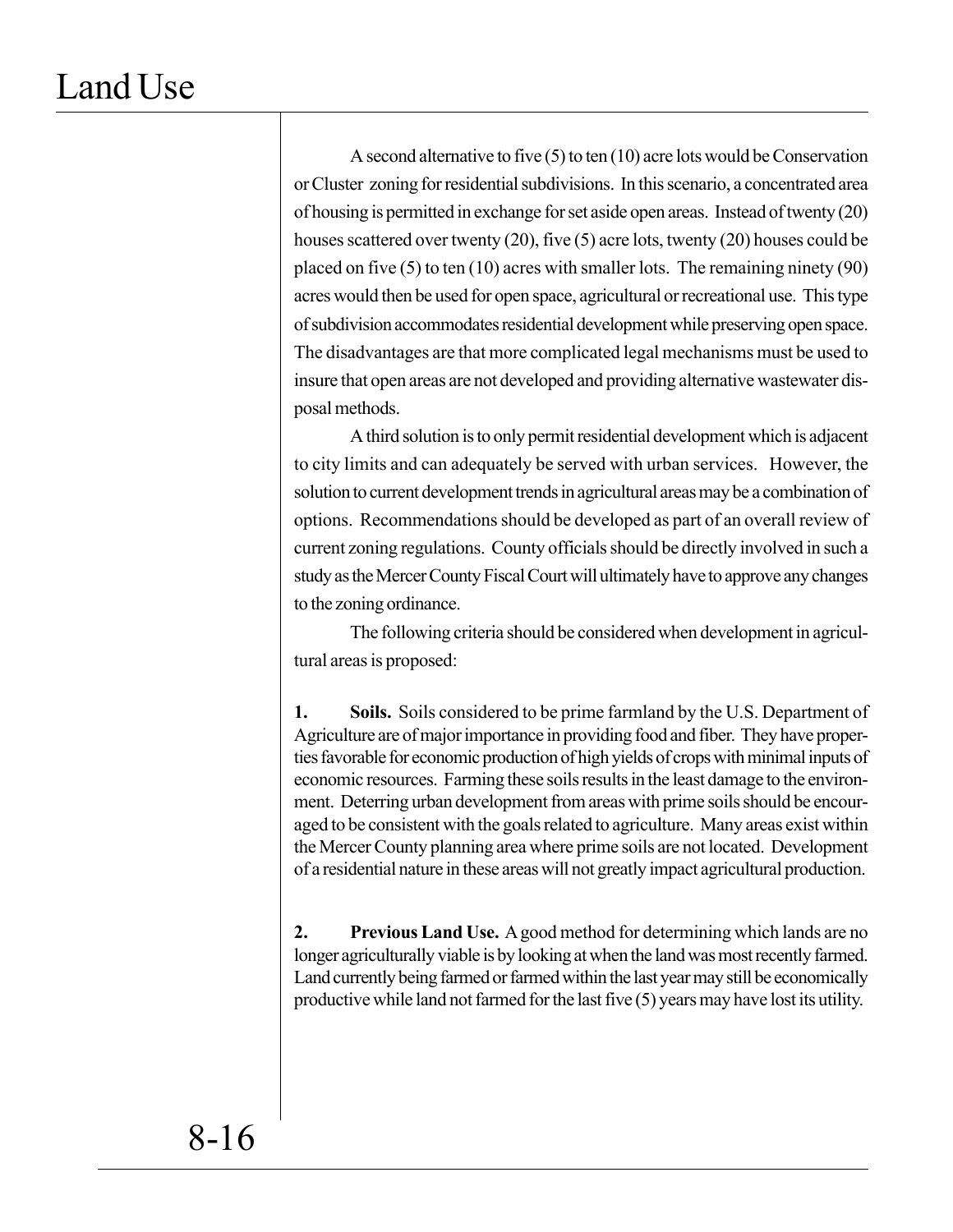**3. Surrounding Land Use.** Reducing conflict between various land uses is a central concern especially in those areas located adjacent to existing PACE or Agricultural Districts. Farming requires use of heavy noisy machinery and produces dust that can be disturbing to non-farm rural residents. On the other hand, farmers may be disturbed by vandalism to crops and fences that may occur when large numbers of people live near their operations. Residential developments should be discouraged in areas where little previous residential development has occurred and in areas directly adjacent to PACE and Agricultural Districts.

**4. Availability of Urban Services.** This indicator is concerned with the costs of providing additional public services to previously undeveloped areas. Development in areas located great distances from existing city services, police and fire protection is not only inefficient but cause the cost of providing the services to increase. As the minimum acreage was decreased from five (5) acres to one (1) acre numerous residential developments have occurred in the unincorporated areas of the county where wastewater services are currently unavailable. This type of subdivision development should be discouraged.

**5. Type and Width of Road.** This is another indicator of public service costs. New development on narrow, unpaved roads will eventually require road improvements. An orderly plan for road improvements is the most desirable and cost efficient method of managing public road systems. Consequently, rural residential development should be located near or along already improved roads. Although, lots for residential development should not front directly on collector or arterial roads.

### EXISTING RURAL SETTLEMENT DEVELOPMENT **STRATEGY**

Throughout the rural areas of Mercer County, there exist small settlements or communities that possess a strong historical, physical, and social identity. These settlements, as designated on the Mercer County Future Land Use Map, are characterized by public recognition of their existence, limited urban services, low density of development and a desire of the residents to maintain the identity of their community.

In order for these settlements to continue to exist, provisions must be made for limited, low density residential expansion. This allows young people in the community to form new households and permits the replacement of housing that has become physically unsound.

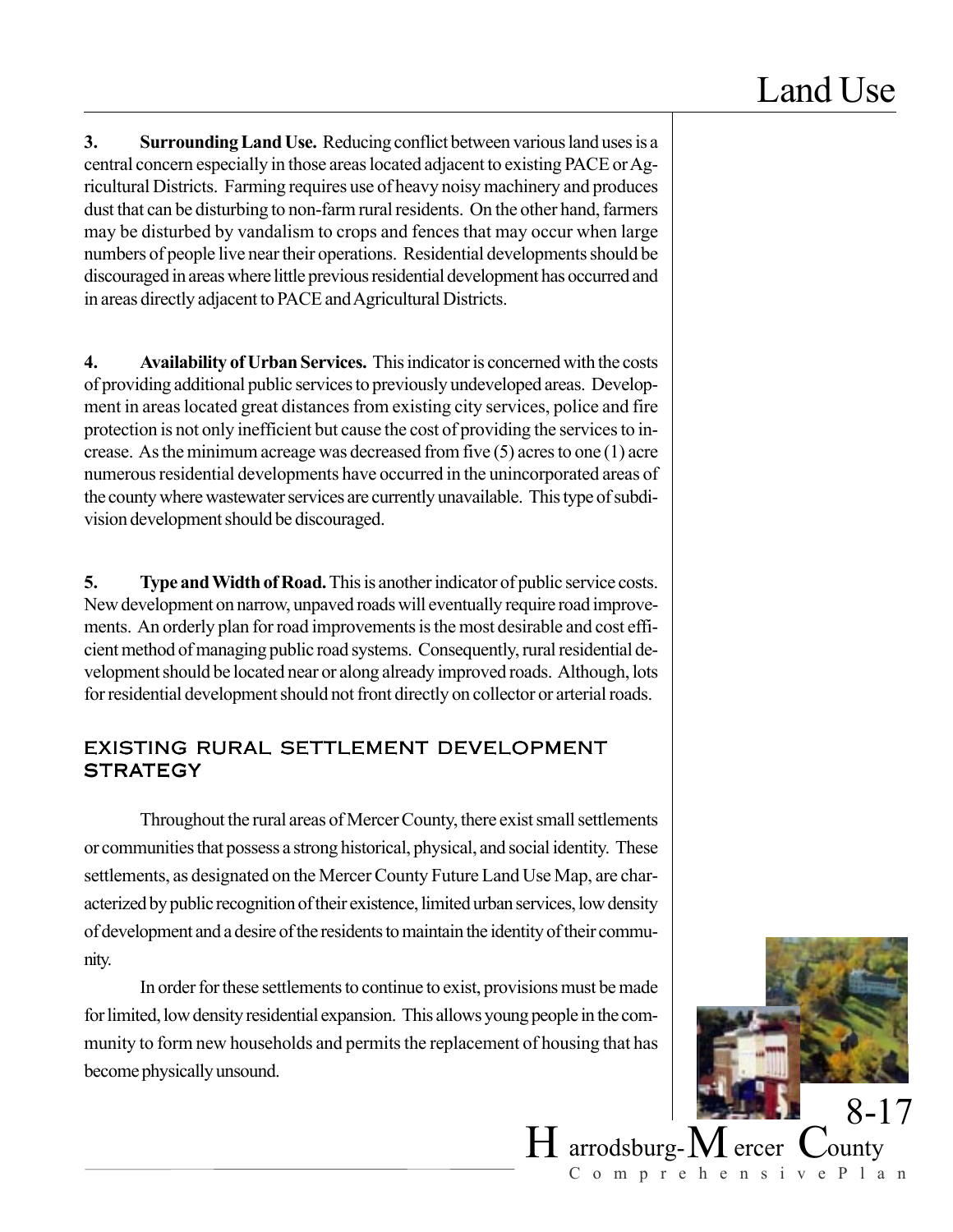Where such settlements exist and where fire protection, a public water supply, electrical service and environmental conditions are conducive to the safe and effective operation of septic systems are available, it is proposed that limited and controlled residential rehabilitation, redevelopment, and expansion be permitted and encouraged.

## RESIDENTIAL DEVELOPMENT POLICIES

The following are general principles that apply to all residential development:

1. The increase or decrease of density can function as a transition between incompatible land uses.

2. Residential development should be of a very low density and rural in character in areas where urban services (especially public sewers) cannot economically be provided and are not anticipated to be provided within the planning period.

3. Permitted residential densities shall be calculated on the basis of net developable land, excluding street rights-of-way, steeped sloped areas, other public land dedication and shall be compatible with adjacent land uses.

4. In areas where residential development occurs along ridge tops or valleys with adjacent steep sloped areas, lot frontages should be wide enough to prevent the formation of long narrow lots with little room between houses. This piano key type of development should be avoided as it results in higher densities of housing than planned for the area.

5. Residential areas shall generally be located away from incompatible land uses such as large commercial or industrial sites, railroad tracks or other uses characterized by high traffic volumes, odor, noise, dust or dirt, inappropriately intense lighting and any other nuisance created by these types of uses.

6. Residential subdivisions at densities greater than one (1) unit per two (2) acres must be served by central water and public sanitary sewer systems.

7. Within the range of allowable residential densities (as specified in the Mercer County and Harrodsburg Zoning Ordinances) for a given residential zone, the maximum permitted density for a zone change request shall be determined by referring to the Comprehensive Plan Future Land Use Map and by using the following criteria: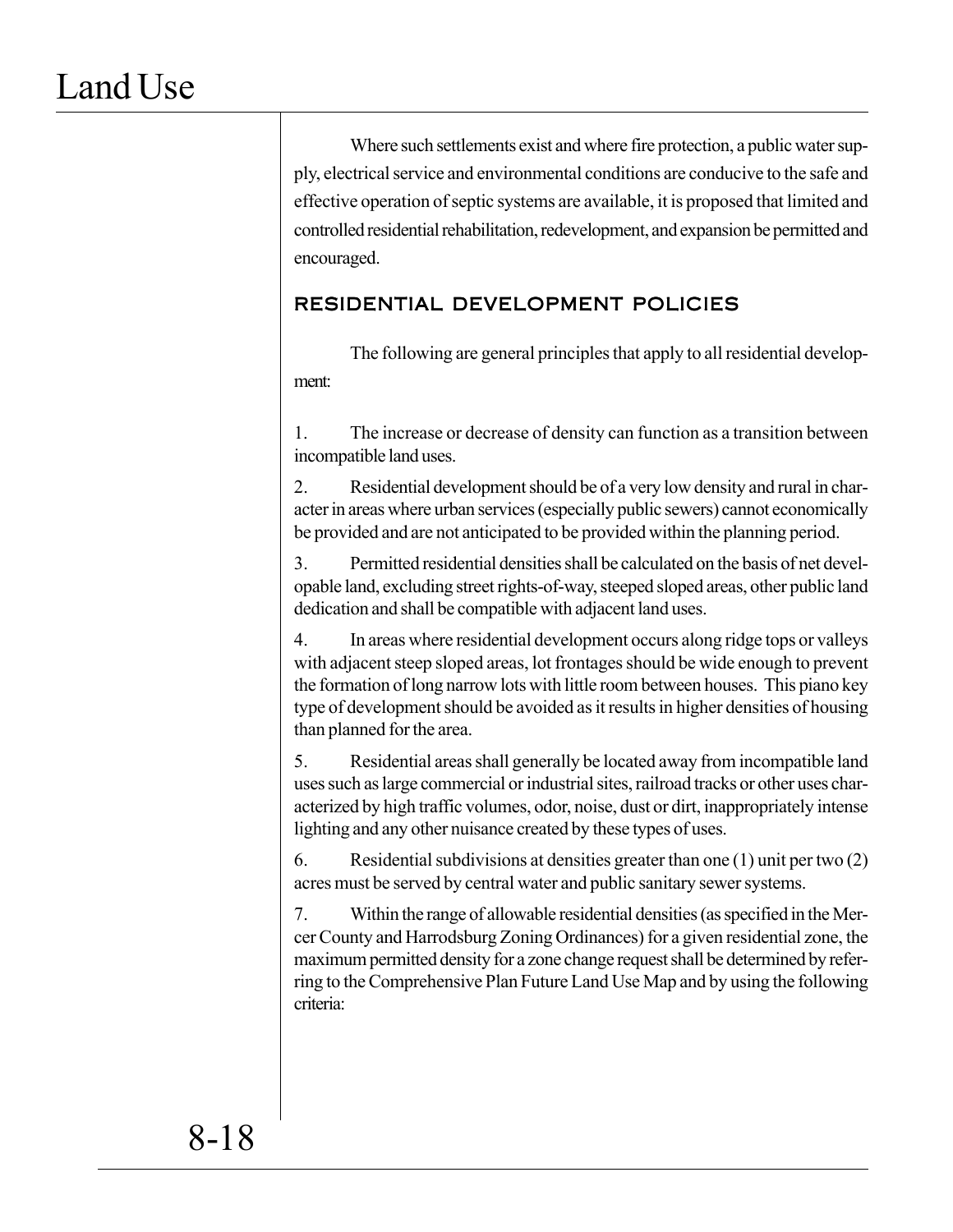#### **Soils and Slope Assessment**

- Acreage in different soil groups.
- Acreage in slopes if varying degrees
- Other physical limitations of the site (floodplain, karst topography, etc.)

### **Characteristics of road network serving the development**

Distance from the nearest state or federal highway with available capacity to absorb projected increases in traffic due to proposed new development. Traffic analysis is suggested for higher density developments and should be provided by the developer upon request from the planning commission prior to the approval of the development proposal.

Distance from a publicly maintained road of at least eighteen (18) feet in width with available capacity to absorb the projected increases in traffic due to the proposed development.

### **Characteristics of the access road:**

- a. Hard surfaced, state maintained road
- b. Hard surfaced, city/county maintained road
- c. Gravel surfaced, city/county maintained through road
- d. Gravel surfaced, city/county maintained dead-end road
- e. Public or private road not publicly maintained

### **Community Services/Public Facilities Assessment**

- Percent of adjacent and surrounding area developed
- Distance to nearest development within an unincorporated area
- Compatibility with adjacent or surrounding development, in terms of type, intensity and nature or existing or planned land uses.
- Access to central water supply with available capacity to serve the proposed development
- Access to central wastewater treatment facility with available capacity to serve the proposed development
- Distance to 1) a fire department and/or 2) a fire hydrant.
- Distance to a public school facility with capacity to accommodate additional students at the projected date of project completion.
- Distance to nearest neighborhood shopping center

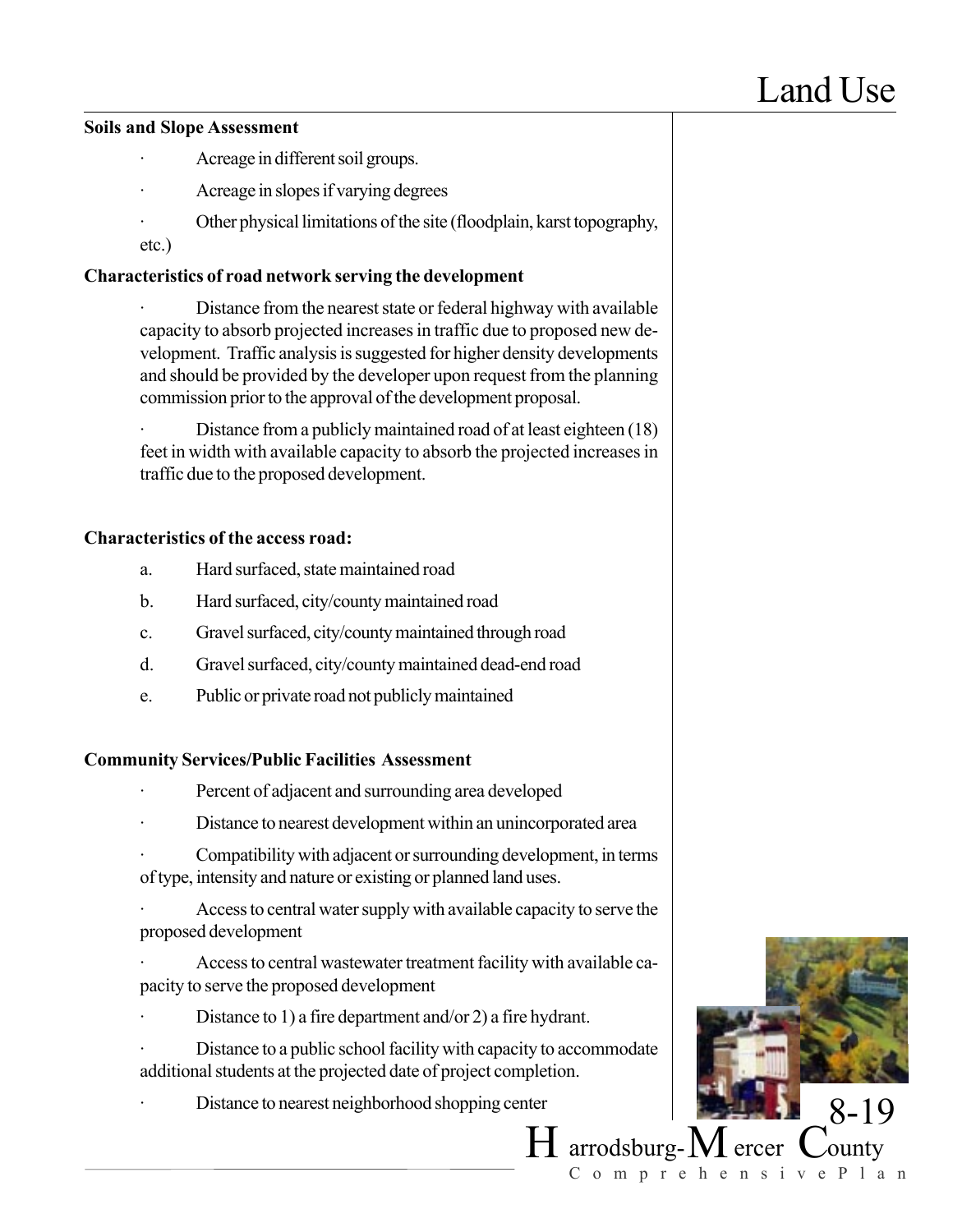### **Design**

Residential units should not be located facing directly on or have access directly to arterial or major collector roads.

Adequate buffering and/or building setbacks shall be required where residential uses abut arterial or major collector roads or existing industrial or commercial uses.

Each residential area or neighborhood should be served internally only by minor streets that discourage through traffic. These minor streets should channel local traffic into collector streets that serve to connect several neighborhoods with major thoroughfares.

Residential developments should offer amenities in the form of greenspace/recreation areas, varied topography, attractive vegetation and good views, avoiding sites that are low, poorly drained or with slopes exceeding 12 percent.

All residential development shall be required to provide adequate off-street parking, street lighting, sidewalks (or other alternative pedestrian routes).

Infill housing development should be compatible (in size, design, construction materials, etc.) with existing homes and neighborhoods.

· Open Space/Recreational areas should be developed or dedicated as part of residential development in designated locations as shown in Exhibit III.

### COMMERCIAL/PROFESSIONAL OFFICE DEVELOP-MENT POLICIES

1. Existing commercial activities, which are presently located in areas that are not desirable for commercial development or expansion, should either be redeveloped or stabilized (not expanded).

2. Commercial areas should be accessible to major traffic arteries; however, new curb-cuts should be kept to a minimum by requiring commercial facilities to share frontage roads, service access areas or parking lots.

3. Concentrated clusters of stores, as opposed to linear developments, along major thoroughfares should be encouraged, as they are more convenient and tend to protect overall property values.

4. Buffering or screening shall be required when a commercial area is proposed next to existing residential areas. Trees, landscaping, benches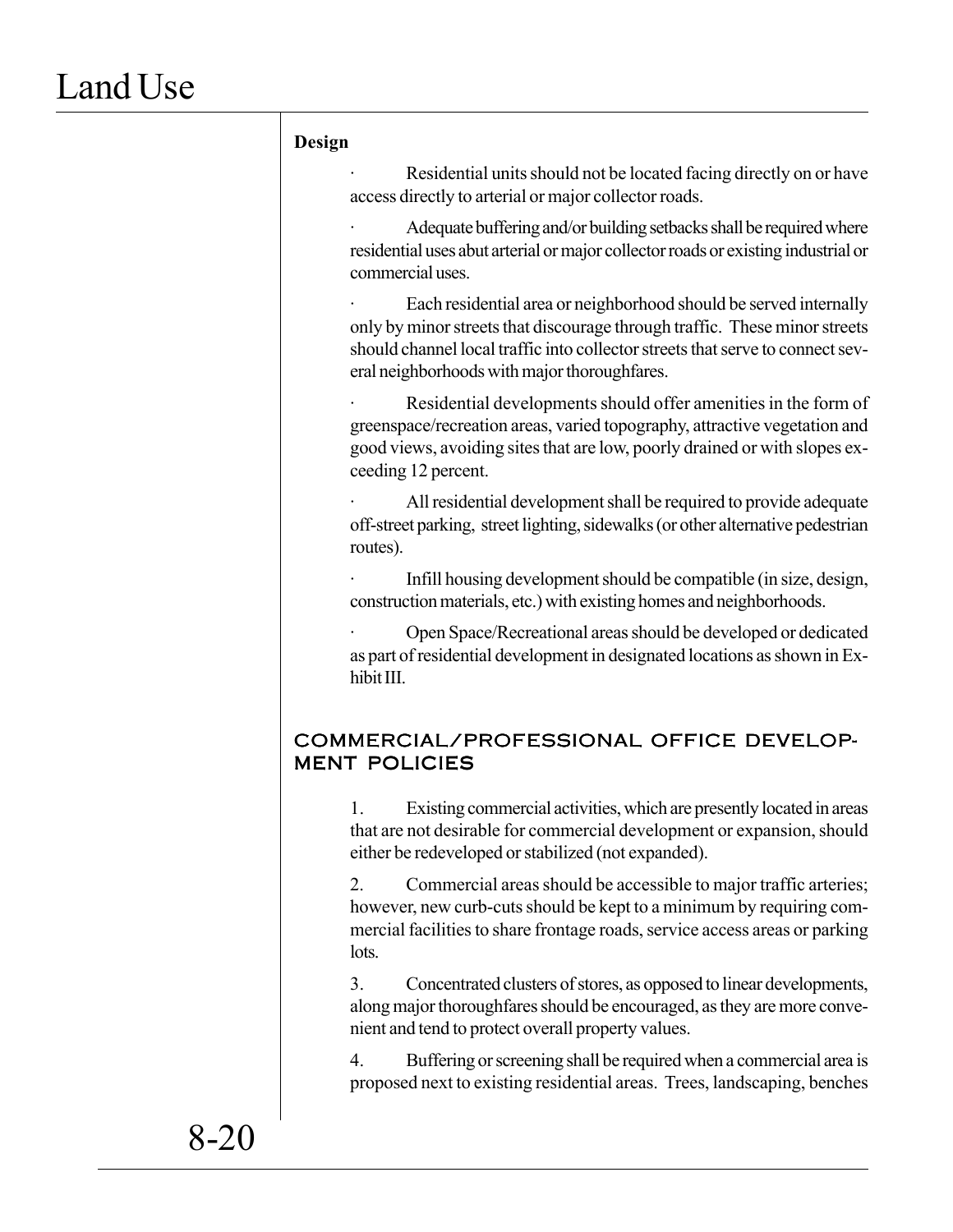and other site amenities should be incorporated into the design.

5. Commercial development should be designed to include sidewalks or other alternative routes for pedestrians, bicycles and disabled people. Open Space/Recreational areas should be developed or dedicated as part of commercial/professional office development in designated locations as shown in Exhibit III.

6. Commercial signs should not be a visual nuisance or safety hazard to vehicular traffic.

7. Commercial design shall include adequate parking facilities with entrances and exits from major streets that minimize interference with traffic flow.

8. Limited mixing of commercial and residential uses is encouraged as part of a Planned Unit Development or instances such as second floor apartments are desirable above first floor commercial uses. However, such mixing should be well planned and regulated as part of the planning commission's review process.

9. All commercial development proposals shall include an assessment of impacts on the environment, on existing service systems, traffic patterns and on adjacent properties.

## NEIGHBORHOOD SHOPPING CENTER DEVELOP-MENT POLICIES

In addition to the general commercial development policies, the following issues should be addressed in the development of neighborhood shopping centers:

1. Development of neighborhood shopping centers should be allowed when it can be proved that the need clearly exists. Redevelopment of existing shopping centers should occur (where there are vacancies) prior to developing new shopping centers.

2. There should be a smooth transition between the commercial area and adjacent land uses. This transition should reflect existing architectural and residential character.

3. Neighborhood shopping centers should be developed according to appropriate shopping center standards in order to ensure attractive, stable, convenient places to shop and to permit maximum benefit and support of shopping centers from compatible uses and community facilities. Appropriate standards include the following:

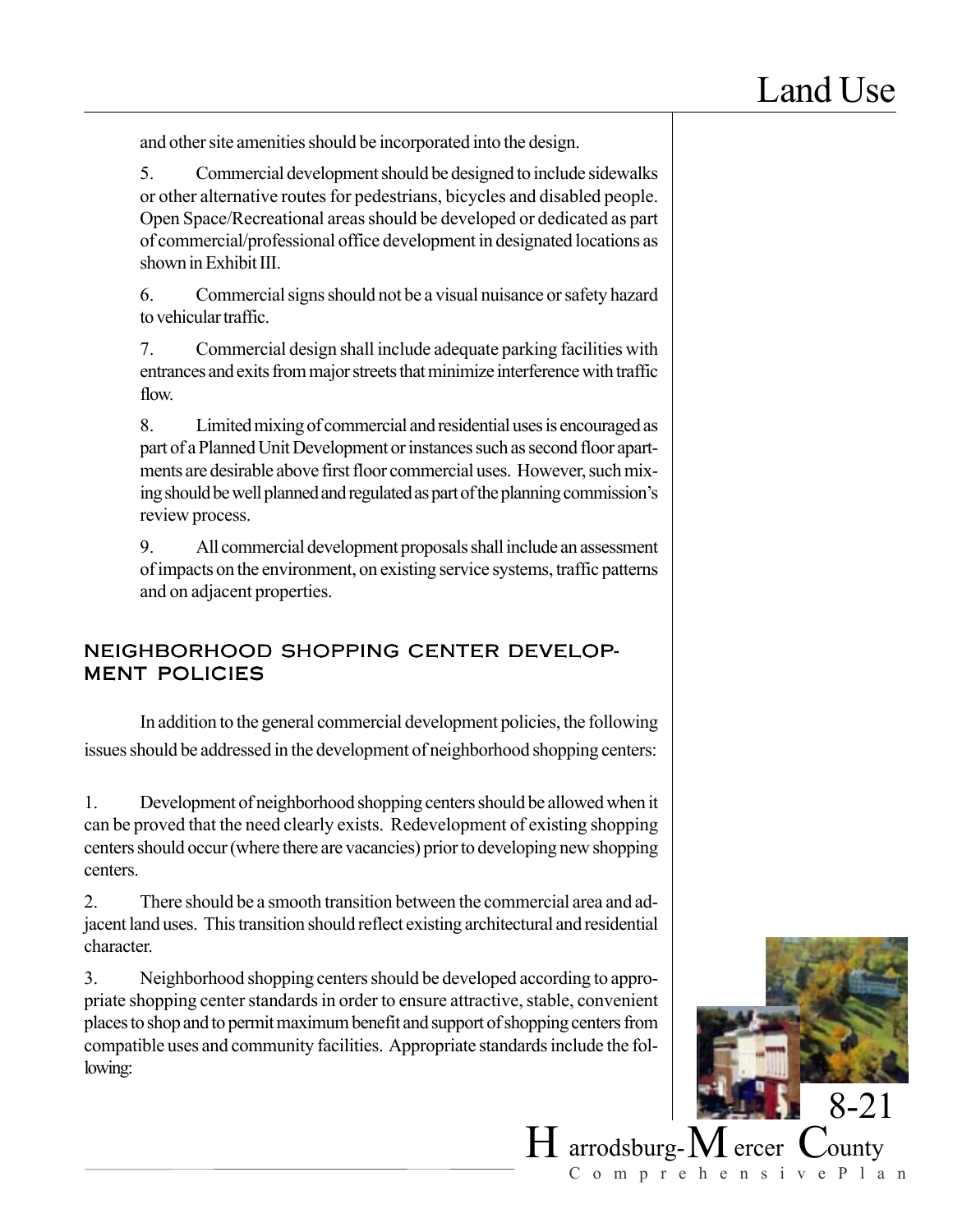a. Internal traffic circulation and adequate parking. Large parking lots shall be adequately landscaped. Where possible, parking areas should be dispersed throughout the site and/or located to the rear and side of the development with minimal view to the motoring public.

b. Screened loading and unloading areas that cannot be viewed by the motoring public or adjacent residential areas.

c. Pedestrian circulation within the proposed development and between the commercial area and adjacent neighborhoods and other public facilities. Open Space/Recreational areas should be developed or dedicated as part of neighborhood shopping center development in designated locations as shown in Exhibit III.

d. Buffering from less intense adjacent uses

e. Adequate setback from the street right-of-way.

f. Where adjacent to residential areas, lighting and loud speaker systems (where allowed) should be non-obtrusive.

## HARRODSBURG CENTRAL BUSINESS DISTRICT DEVELOPMENT POLICIES

The central business district of each city typically functions as the historic focal point of the community as well as serving a variety of functions including retailing, entertainment, administration and government. In addition to the general commercial development policies, development policies for the central business district in Harrodsburg should encourage:

1. An efficient and compact place in which to move about and conduct business. The central business district functions more efficiently if shopping and other activities are oriented to the pedestrian. Convenient parking lots and sidewalks are a necessity. Therefore, any development or redevelopment of properties in this area shall provide adequate sidewalks and parking facilities. Parking facilities should be provided to the rear and side of lots in order to minimize the visual impact of these uses.

2. The central business district should be an attractive place in which to shop in order to provide shoppers with facilities that are pleasant and convenient. The development of a safe and attractive pedestrian environment in the Harrodsburg central business district shall be encouraged.

3. Infill development or redevelopment of an area within the central business district should be compatible with the historic context of the area and consistent with existing structures in scale, mass, design and streetscape.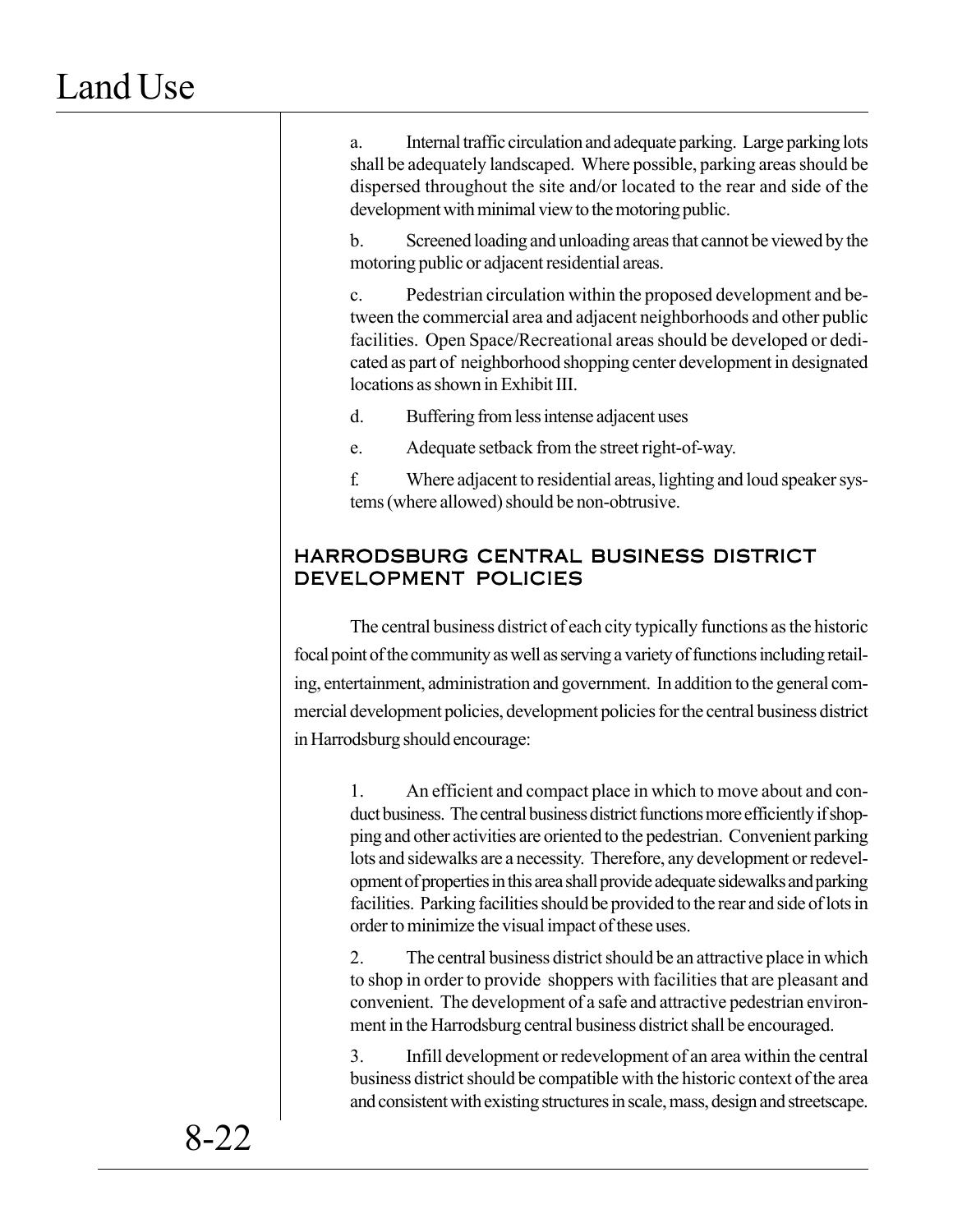Any plans for development or redevelopment should focus on the preservation and revitalization of the area, keeping a similar mixture of land uses. In addition, improvements in the central business district should be consistent with the goals established for the city's Renaissance Kentucky District. Encroachment of commercial or industrial uses into established residential neighborhoods is discouraged.

4. The development of a variety of activities within the central business district shall be encouraged to enhance its appeal for human interaction.

Additional Recommendations:

It is recommended that the planning commission conduct a study to: 1) determine the unique characteristics of the Harrodsburg Central Business District; 2) establish design guidelines in order to maintain the area's scale, streetscape, building orientation and mass; 3) create ways in which to increase the diversity of commercial activities and services in order to encourage use of the downtown at times other than standard business hours; and 4) expand the jurisdiction of the Harrodsburg Architectural Review Board to regulate demolition, rehabilitation, and infill development in this area.

### HISTORIC DISTRICT RECOMMENDATIONS AND DEVELOPMENT POLICIES

It is recommended that the planning commission establish Historic District zoning or overlay districts for each of the areas identified in the Housing and Historic Preservation Chapter of the plan in order to regulate land use changes and proposals for infill development. Requirements for these areas should be based upon studies to: 1) determine the unique characteristics and potential historic resources in each neighborhood; 2) establish design guidelines in order to maintain the neighborhood's scale, streetscape, orientation and mass; 3) establish the types of uses that are permissible in each overlay without being detrimental to the character of the neighborhood. Until specific overlay guidelines can be established for these areas, general development policies are as follows:

1. Conversion of structures from residential to commercial or other uses shall be discouraged and only allowed where the proposed use is compatible (for example: home offices, small service related businesses) with existing residences. Auto-related businesses and other highway commercial uses are not appropriate in these areas.

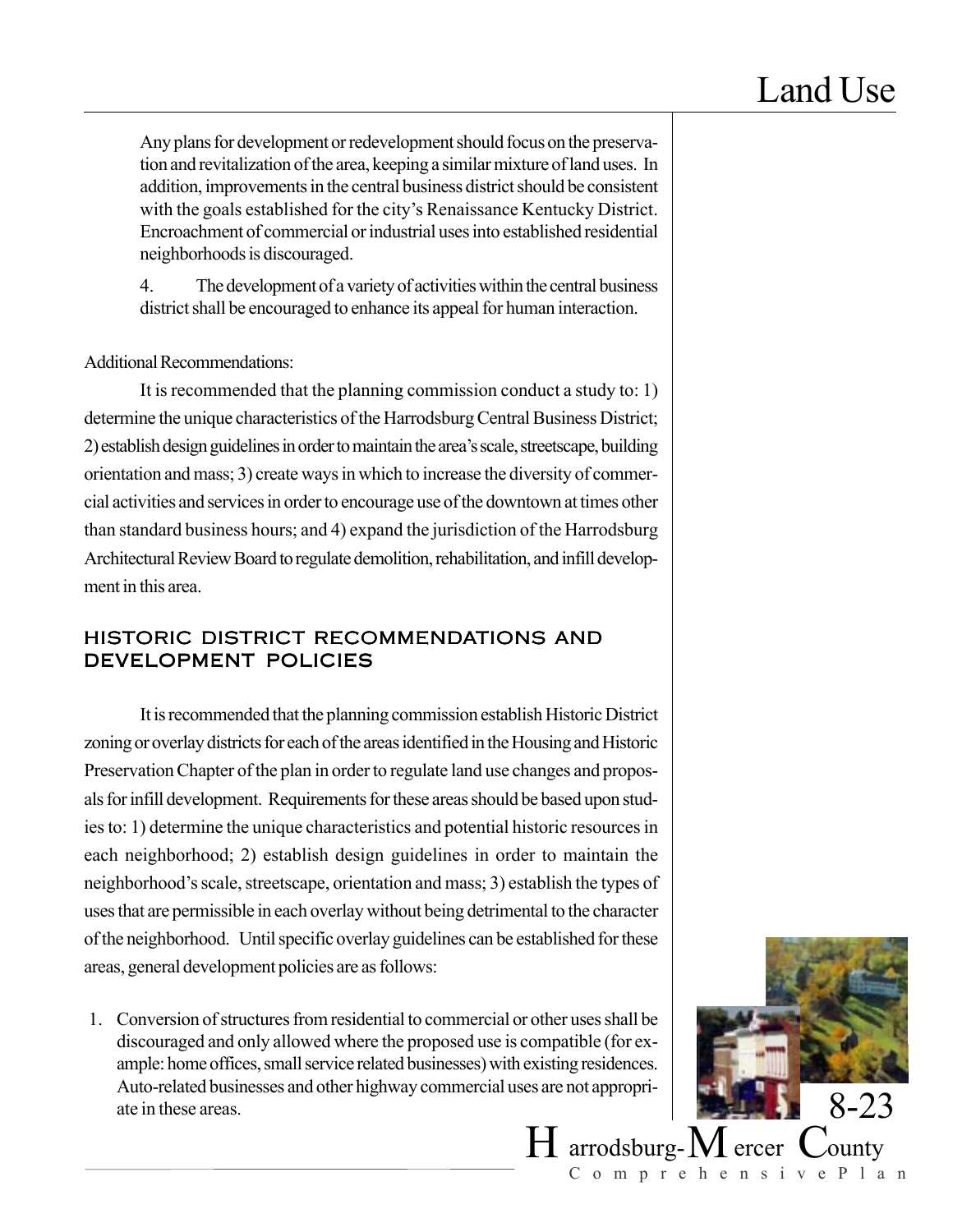2. Development proposals that include the demolition or significant alteration of existing structures, especially those historic in nature or architecturally significant to the character of the neighborhood, shall be discouraged in order to preserve the integrity of these overlay areas.

3. Parking areas shall be placed to the rear or side of buildings and appropriately landscaped in order to minimize the visual impact of land use changes.

4. Signage shall be minimal and aesthetically pleasing for any proposed use in the overlay areas in order to minimize impacts to the character and integrity of these neighborhoods.

5. Development proposals that include alteration of existing buildings or construction of new buildings (infill development) shall ensure that the design is compatible with existing structures, take into consideration the overall character of the neighborhood, and the site's original use. More specifically, infill development or building alterations must be designed to be compatible with the following: 1) setbacks of existing structures in the neighborhood, 2) overall streetscape, 3) building height, 4) massing and roof pitch, 5) materials used, and 6) fenestration (window opening, scale and pattern).

### INDUSTRIAL DEVELOPMENT POLICIES

All future industrial development should be located in the planned industrial areas, as defined by the Mercer County Industrial Authority in Harrodsburg. Additional industrial development in unincorporated areas of Mercer County, especially areas not served by public utilities, is not encouraged.

Sufficient high quality industrial site and facilities exist in Harrodsburg. It is anticipated that the industrial park and other designated industrial areas are sufficient to meet the needs of new Mercer County industries for the planning period. New industrially zoned land should be located adjacent to the existing industrial park, or in the general vicinity. All new sites should be evaluated against the Urban Land Use Location Principles for industry described in the previous section of this chapter.

Some small industrial-type home occupations and agricultural accessory uses should be permitted in agricultural districts as conditional uses. These small industries should include services related to agricultural activities such as farm implement repair, ham curing, limited warehousing, etc. Home occupations in agricultural districts should be flexible but moderately restrictive. The following are specific industrial development policies: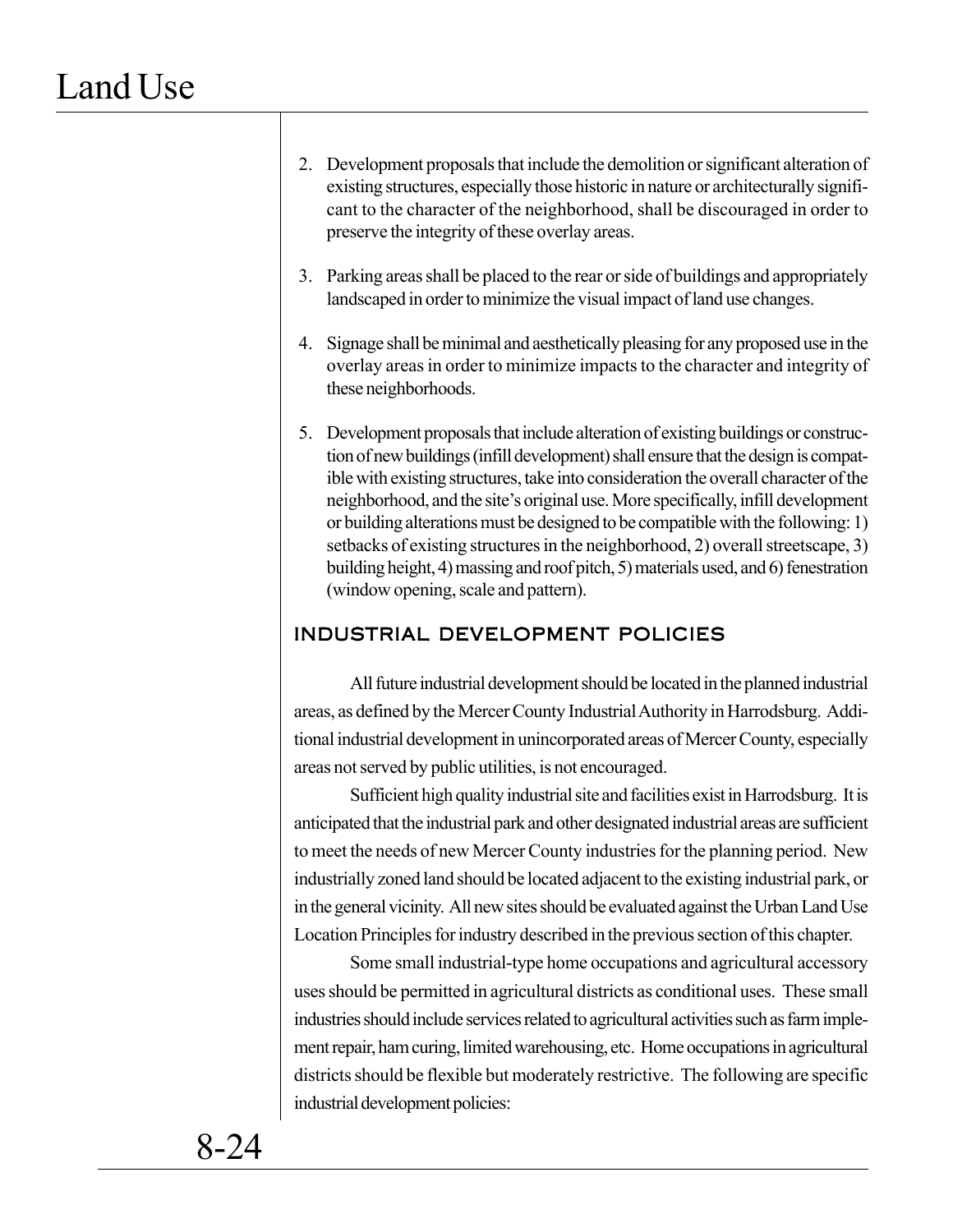1. Existing industrial activities, which are presently located in areas that are not desirable for industrial development or expansion, should either be redeveloped or stabilized (not expanded).

2. Industries should be located in planned industrial parks or adjacent to an existing industry to form industrial clusters.

3. Land, which can be most advantageously used for industrial purposes, should be identified and reserved for industrial use and encouraged to be exclusively used for such purposes. Small pockets of light industrial uses may be desirable in areas where existing commercial activities have a similar impact to adjacent uses.

4. Industrial sites should have good access to highways and when required, rail facilities.

5. Industrial areas should be located in areas served by or capable of being served by water, public sewer, gas and electricity within the planning period. The availability and sufficient size must be a prerequisite for an industrial use.

6. Industrial developments shall provide adequate buffering between proposed uses and adjacent existing or zoned commercial and residential uses. These sites should also be separated from other areas by such buffers as major highways, railroad lines, parks, greenways or natural geological features. In addition, landscaping and beautification of all industrial sites shall be required. Open Space/Recreational areas should be developed or dedicated as part of industrial development in designated locations as shown in Exhibit III.

7. Enough land should be provided for industrial operations, future expansions, off-street parking, loading and unloading.

8. All applications for new or expanded industrial development shall include an assessment of impacts on the environment, existing service systems and adjacent properties. This assessment shall include:

> a. Impacts on land, air quality, surface and ground water, historic resources and natural areas.

> b. Impacts on community service systems, including water, wastewater, traffic, schools, police, fire and recreation.

> c. Impacts on adjacent land uses, including noise, traffic, glare, dust, odors, vibrations and visual appearance at the property line of the proposed use.

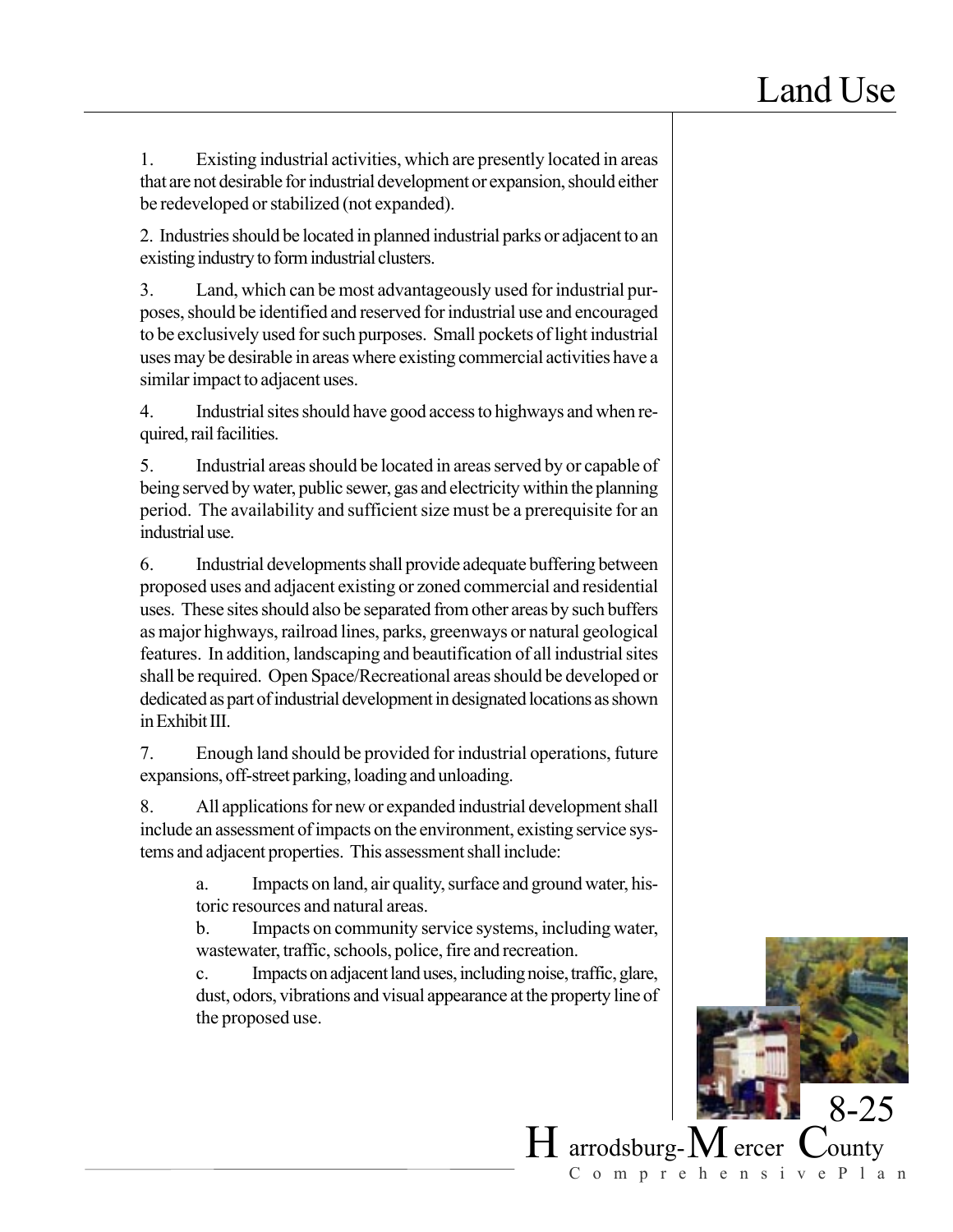### PUBLIC AND SEMI-PUBLIC DEVELOPMENT POLICIES

Public facilities such as schools, city and/or county administrative buildings, fire stations, etc. should be designed so as to compliment the areas in which they are located. They should be convenient to the population served while at the same time creating the least possible conflict with adjoining uses. Particular importance is attached, therefore, to adequate site size to accommodate future as well as existing needs. Buildings should be properly related to parking and service areas and the streets must have adequate capacity to handle the circulation requirements of the facility.

Utility development policies are an important part of a land use plan. These policies can be used to control and guide development by encouraging development where utility services are available. Due to extreme topographical conditions, sparse population, and/or remoteness of many areas of the county, it is often cost prohibitive and impractical to extend public utilities to those areas. The following policies are recommended to guide future utility extensions:

1. Adequate utilities should be extended on a priority basis to all areas within the planning area that are urban in character (and within the service areas of the respective utility providers). Those sites within the city that are currently unserved shall be the first priority. The utilities extended into urban or urbanizing areas should meet health and safety standards, including firefighting capability.

2. All new developments whether they are residential, commercial, industrial, or recreational in character should have the proper utilities installed by the developer whether private or public.

3. The extension of utilities of proper capacity in designated growth areas should precede development or be installed at the time development occurs.

4. The use of underground utilities should be encouraged where feasible.

5. When utility construction equipment, materials or hardware are stored out of doors, the site shall be screened and landscaped in such a manner as not to detract from the surrounding area.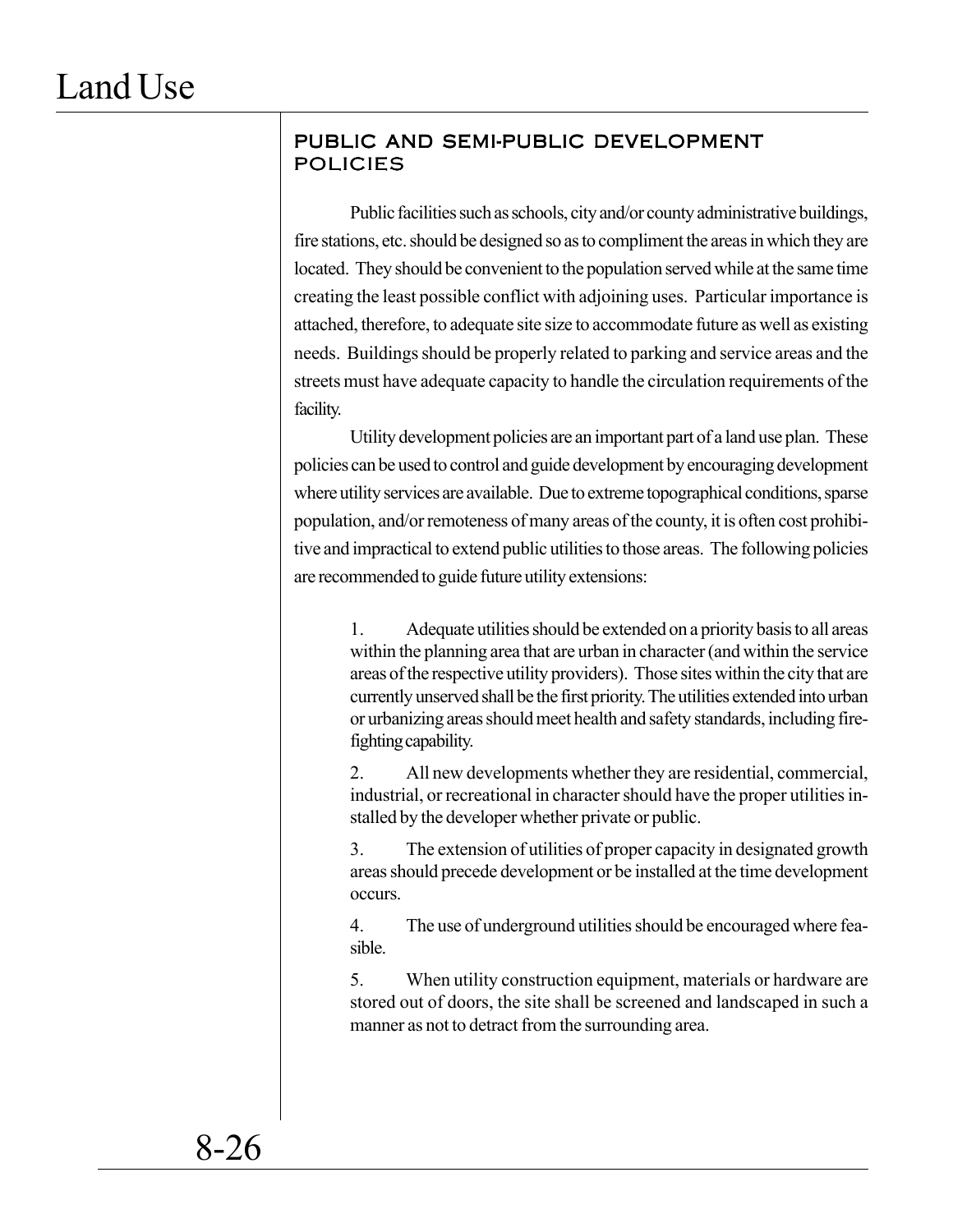## U.S. 127 BY-PASS FUTURE LAND USE AND DEVELOP-MENT POLICIES

A U.S. By-Pass Committee was formed in February of 1995 to comprehensively examine the by-pass and make recommendations to the planning commission and legislative bodies on the future development of the area. Since the study is too voluminous to be included in the comprehensive plan, the Harrodsburg U.S. By-Pass study should be referred to for more detailed information regarding future land use around the by-pass. The recommendations contained in the plan establish the primary development policies for this area. The recommendations of this committee which specifically address future land use and development policies are summarized as follows:

1. Annexation by the City of Harrodsburg to the outer by-pass right-of-way.

2. Creation of Gateways into the City of Harrodsburg.

3. Development of a greenway and Scenic U.S. 68 overlay districts (as shown on the Harrodsburg Future Land Use Map).

4. Pursuit of funding for the development of pedestrian ways and bikepaths.

5. Adoption of requirements for the installation of buffers and landscaping in all development in the county and the city, especially in the by-pass area.

6. Require the use of street trees for developments which intersect the by-pass.

7. Creation of a more stringent sign ordinance for the county and the city that requires the use of centralized signage around the by-pass.

8. Limitation on new street intersections with the by-pass with the use of shared service and frontage roads with requirements for the extension of existing streets.

9. Encourage innovative subdivision design by incorporating the concepts of Planned Unit Development (PUD) and Cluster or Conservation Subdivisions into city and county ordinances.

10. Any development that occurs surrounding the by-pass shall be connected to city services (water and sewer) subject to the economic feasibility of the city providing these services.

11. Permit limited residential development on the inside of the by-pass first where city services can be efficiently extended.

12. Allow limited and aesthetically pleasing commercial development at designated by-pass intersections. These commercial developments should be clustered and should meet stringent access, setback, signage and landscaping requirements. Commercial development on U.S. 68 shall be compatible with the Harrodsburg Historic and Renaissance Kentucky Districts.

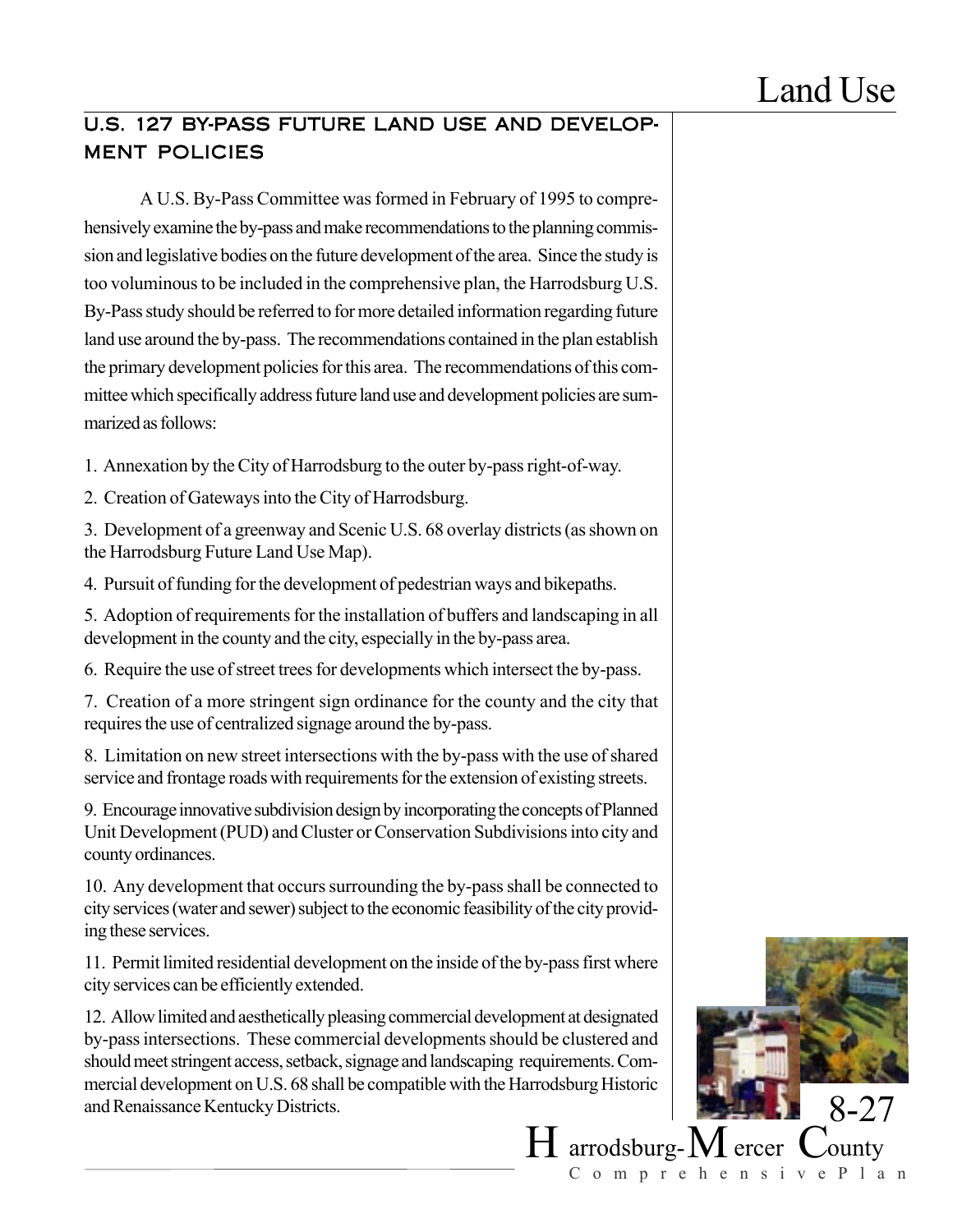Upon further study by the planning commission it was determined that alternative and more flexible zoning provisions should be established for this area in order to prevent indiscriminate development while also giving the planning commission greater flexibility as market conditions change along the by-pass and areas adjacent to the by-pass. For this reason, it is reason it is recommended that all properties adjacent to the by-pass (as shown on the Harrodsburg Future Land Use Map) be delineated as the By-Pass Development District (BPD) in the city and county zoning ordinances.

The purpose and intent of this district is the following:

1. The provision of a permissive and alternative zoning procedure for innovative, mixed use, residential, commercial, industrial or other type of development.

2. To implement the coordination of transportation planning and development in order to maintain the functionality of the U.S. 127 By-Pass.

3. To facilitate the planned development of the area consistent and compatible with local and regional demographic/socioeconomic trends, existing land uses as well as to enhance the city's economic and service capacity.

4. To require the preservation of scenic and historic corridors in order to minimize the visual impact of development upon view sheds from the public roadway.

5. To encourage a more useful pattern of open space by facilitating developments that incorporate linkages with existing parks, schools, and residential areas into their design.

6. Allow the planning commission flexibility to determine the types and location of uses that are compatible in the by-pass area as market conditions change.

Since the By-Pass Development District (BPD) would be implemented as an overlay zone, there are always underlying zones that serve as a reference point to determine principally permitted uses, accessory and conditional uses. However, if certain uses, not normally permitted in an underlying zone, are compatible, the By-Pass District may be flexible to allow these uses. When uses not normally allowed in the underlying zone are permitted, the planning commission shall establish and enforce design guidelines for these developments. Specific community impacts for development shall also be addressed. The development shall be capable of proving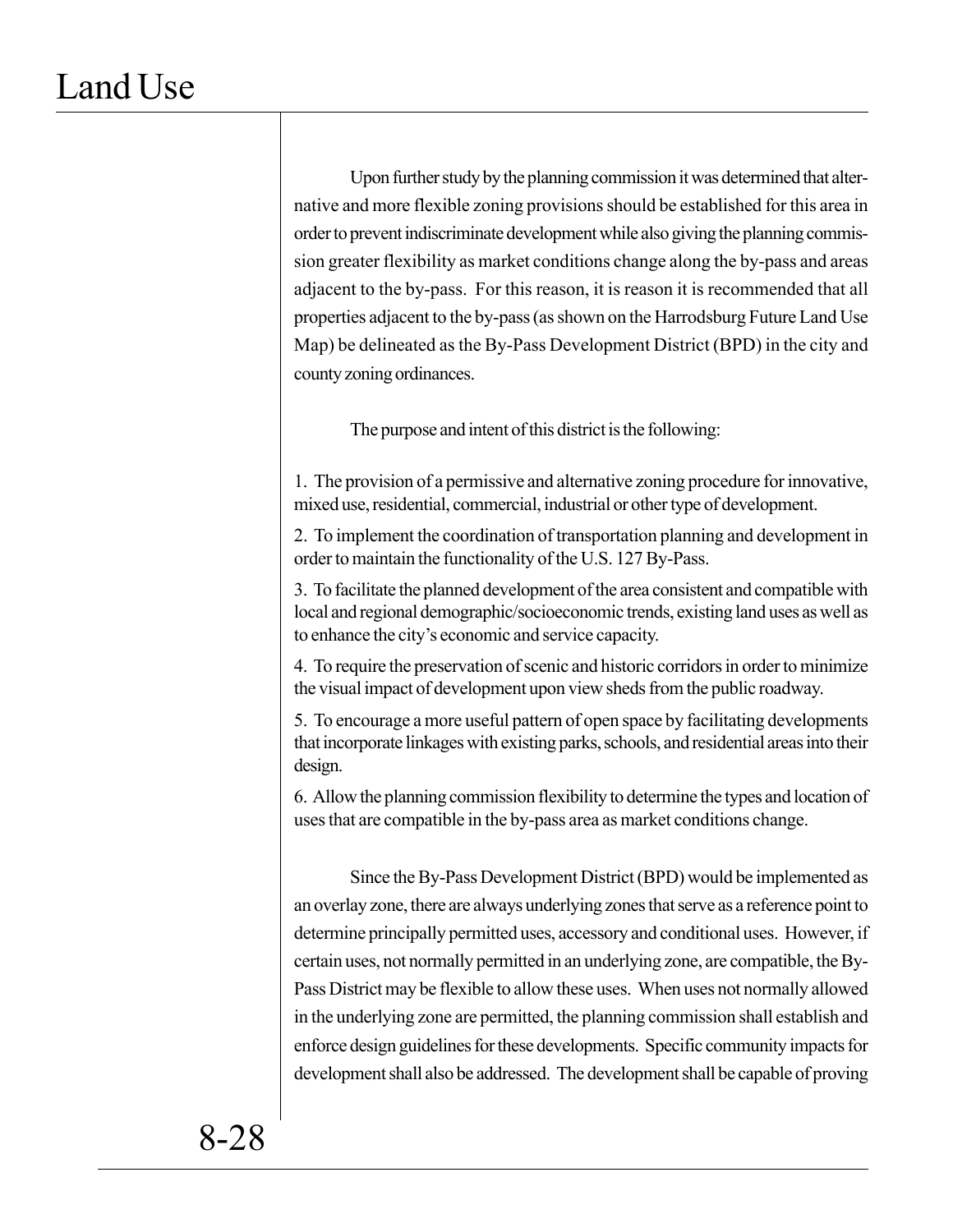substantial value to the community over what would be conventionally permitted.

The following general development guidelines shall be established for this area: 1. The development shall generally conform to the adopted Comprehensive Plan with respect to type, character, and intensity of use and impact on public facilities, services, and road network. All development shall be concentrated on portions of the site which do not directly abut the U.S. 127 by-pass. Deviation from the Comprehensive Plan is dependent upon whether the site is part of an urban service area for public infrastructure and upon provision of public facilities and services. The applicant/developer must also mitigate the impact of the proposed development on these infrastructure systems.

2. A greenway shall be required for any development adjacent to the by-pass. The planning commission will establish and enforce a performance standard which will require the screening of the development from the view of the motoring public. This screening may consist of natural features, existing vegetation, planted vegetation or landscaping features. Where such screening features cannot be feasibly be provided due to topography, additional setbacks may be required. Open Space/Recreational areas should be developed or dedicated as part of development in designated locations as shown in Exhibit III.

3. The planned development shall be compatible or made to be compatible (buffering, landscaping, architecturally, etc.) with existing land uses.

4. The planned development shall be located in an area in which transportation, police, fire protection, other public facilities (including sanitary sewer) are provided, or will be available and adequate for the uses proposed. The developer shall make provisions for such facilities or utilities which are not presently available or shall construct such facilities for the eventual connection to a public system.

5. The development may not contaminate the air, surface or ground water, or contribute to storm water runoff problems.

6. Any commercial or industrial uses that create objectionable noise (blasting), glare or odors shall be discouraged unless these negative impacts can be mitigated through buffering or other means.

7. A site inventory shall be conducted prior to submittal of a site development plan. The inventory shall include text and map information indicating soil types and their locations and development limitations; existing drainage features including watercourses, natural vegetative cover, including tree stands and the general type and size of trees, any existing utilities on site; identification and location of any existing structures, historic sites, any existing easements and other significant site features.

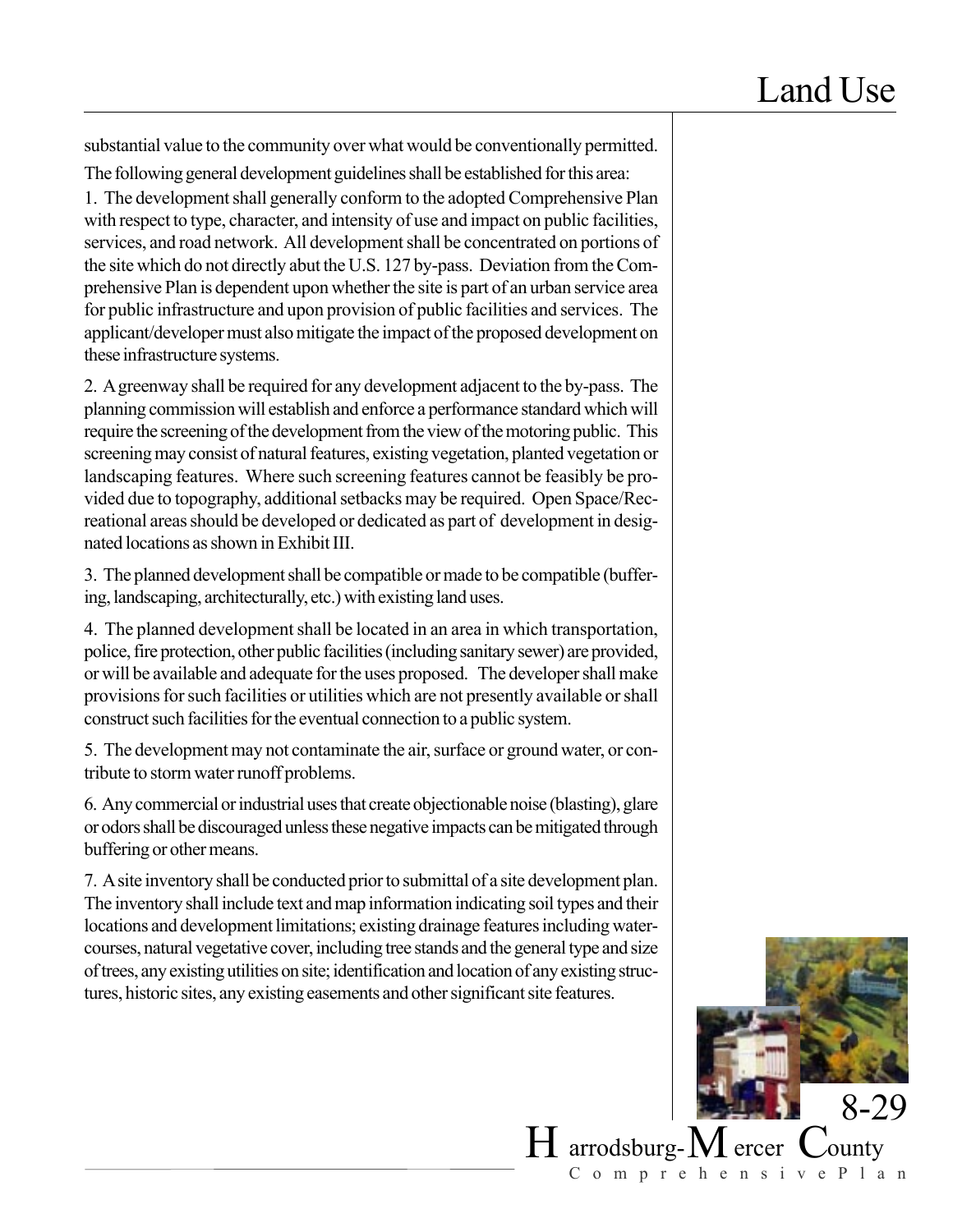## MIXED USE DEVELOPMENT POLICIES

The intent of this land use designation is to provide a permissive, flexible and alternative classification for innovative, mixed use developments only if they are designed properly and community impacts are addressed. This land use designation allows for the combination of differing uses not normally located near each other under conventional land use planning, but would permit these combinations of uses if design standards or controls are in place to make the uses compatible. In addition, it is the purpose of this district to eliminate sprawling strip commercial development by creating compatible clusters of commercial, office, and residential uses while also facilitating multi-modal transportation and convenience to those residing in the development.

Mixed Use Developments shall be located in areas designated on the Comprehensive Plan Future Land Use Map and consistent with the General Development and Design Policies as listed below. Overall approval criteria should consider whether the site is part of an urban service area for public infrastructure and upon the provision of public facilities, services, and roads by the applicant to mitigate the impact of the proposed development on these infrastructure systems.

### *General Development Policies*

- 1. Mixed Land Use Developments shall efficiently utilize the site, and shall protect and preserve the scenic assets and natural features by incorporating existing trees, streams, and topographic features into the site design. The development shall include the provision that designated natural areas, scenic areas (views/ vistas), and developmentally sensitive areas as identified in the Comprehensive Plan will constitute permanent open space or be dedicated to public or semipublic organizations for recreational use.
- . 2. Mixed Use Developments must provide interconnected open spaces, recreational areas, and opportunities for multi-modal transportation (i.e. sidewalks, walking trails, bicycle trails, etc.), especially in areas identified in Exhibit III. The installation of open/space recreational improvements should occur as part of the development process.
- 3. Prior to zone change approval, each developer or applicant should define in detail the type of residential and commercial uses proposed for the site. Commercial, office, and indoor/outdoor recreational uses should be allowed only if they appear on a neighborhood scale and are oriented toward conveniently serving the commercial, office, and indoor/outdoor recreational needs of the residents.
- 4. A variety of housing types is encouraged. However, where there is a mixture of densities within one development, housing shall be clustered by density type. In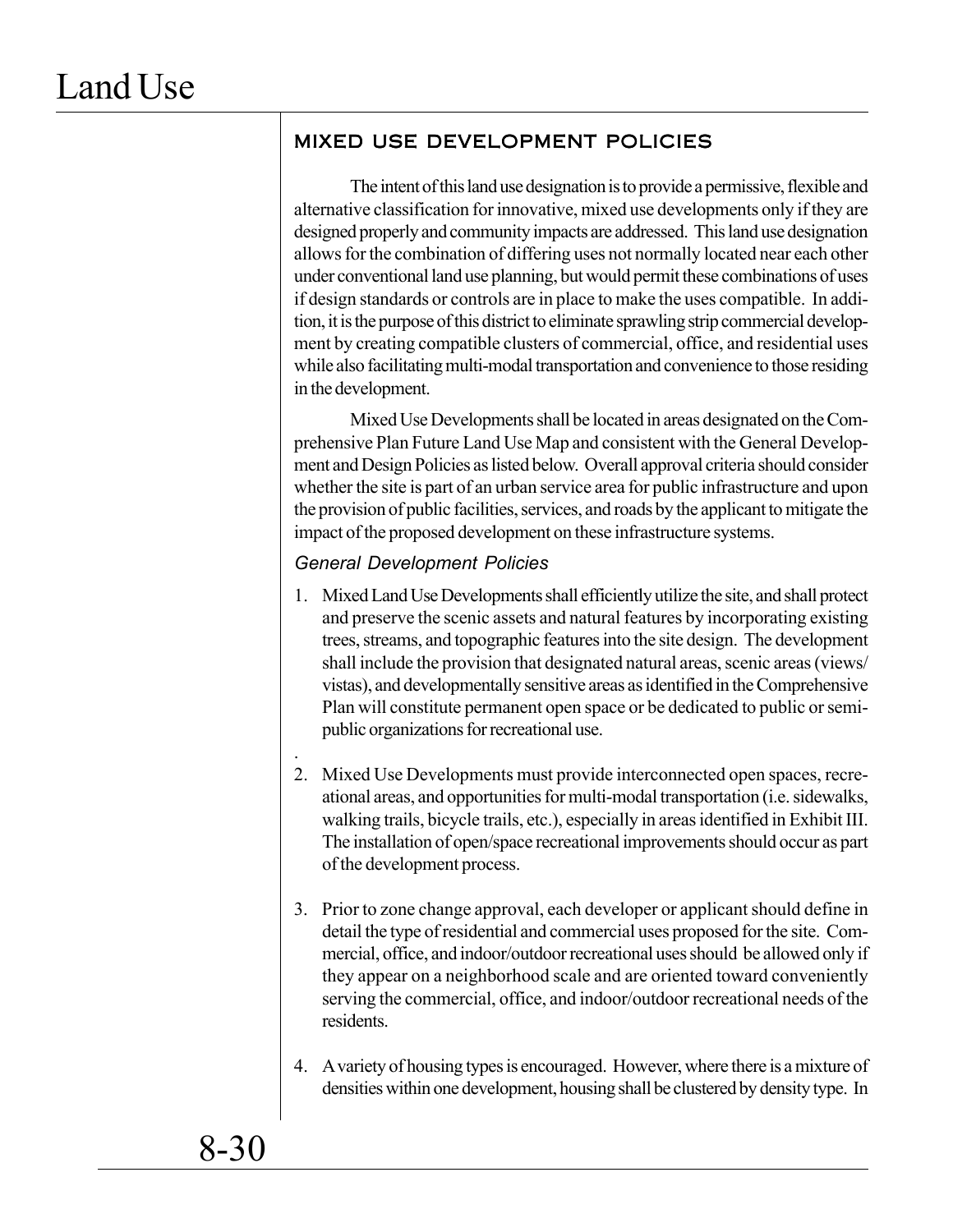no case should there be a mixing of densities within a residential cluster. For example, single family homes shall not be sited directly adjacent to duplexes, apartment complexes, etc. within the same cluster.

- 5. Mixed Use Developments shall not hinder nor deter development or surrounding undeveloped properties in accordance with the adopted Comprehensive Plan. Where different land uses or development densities exist adjacent to or within the site, substantial buffers and transitions between the mixed use development and the adjacent use must be provided.
- 6. The Mixed Use Development shall be located in an area in which transportation, police, and fire protection, other public facilities and utilities, including sanitary sewerage are provided, or will be available and adequate for the uses proposed. The applicant shall make provision for such facilities or utilities which are not presently available or shall construct such facilities for the eventual connection into a public system.
- 7. The development will not have an adverse impact on the surrounding area and will be harmonious and compatible with adjacent uses. The term compatibility refers to, but is not limited to, size, scale, mass, architectural design, and landscaping.
- 8. The Mixed Use Development fully complies with the minimum requirements contained in the Zoning Ordinance and Subdivision Regulations.
- 9. The mixed use development must not adversely affect the public health, safety, and welfare.

### *Design Policies for Mixed Use Developments*

Mixed Use Developments shall be assessed in terms of the design standards contained specified below:

- 1. **Height:** the height of any structure shall be compatible with the existing buildings in the area, and proposed structures within the project site;
- 2. **Placement or location of buildings:** Consideration should be given to the most appropriate location of buildings based upon access and direct visibility. The location of any building should not interrupt a continuous visual pattern from public view or a public street. Building location should be planned to accomplish a transition with the landscaped, pedestrian, and parking areas. Building setbacks can vary in order to allow appropriate building location. The setback on the perimeter of the Mixed Use Development shall be large enough to protect the privacy and amenity of adjoining uses both existing and anticipated.  $8-31$

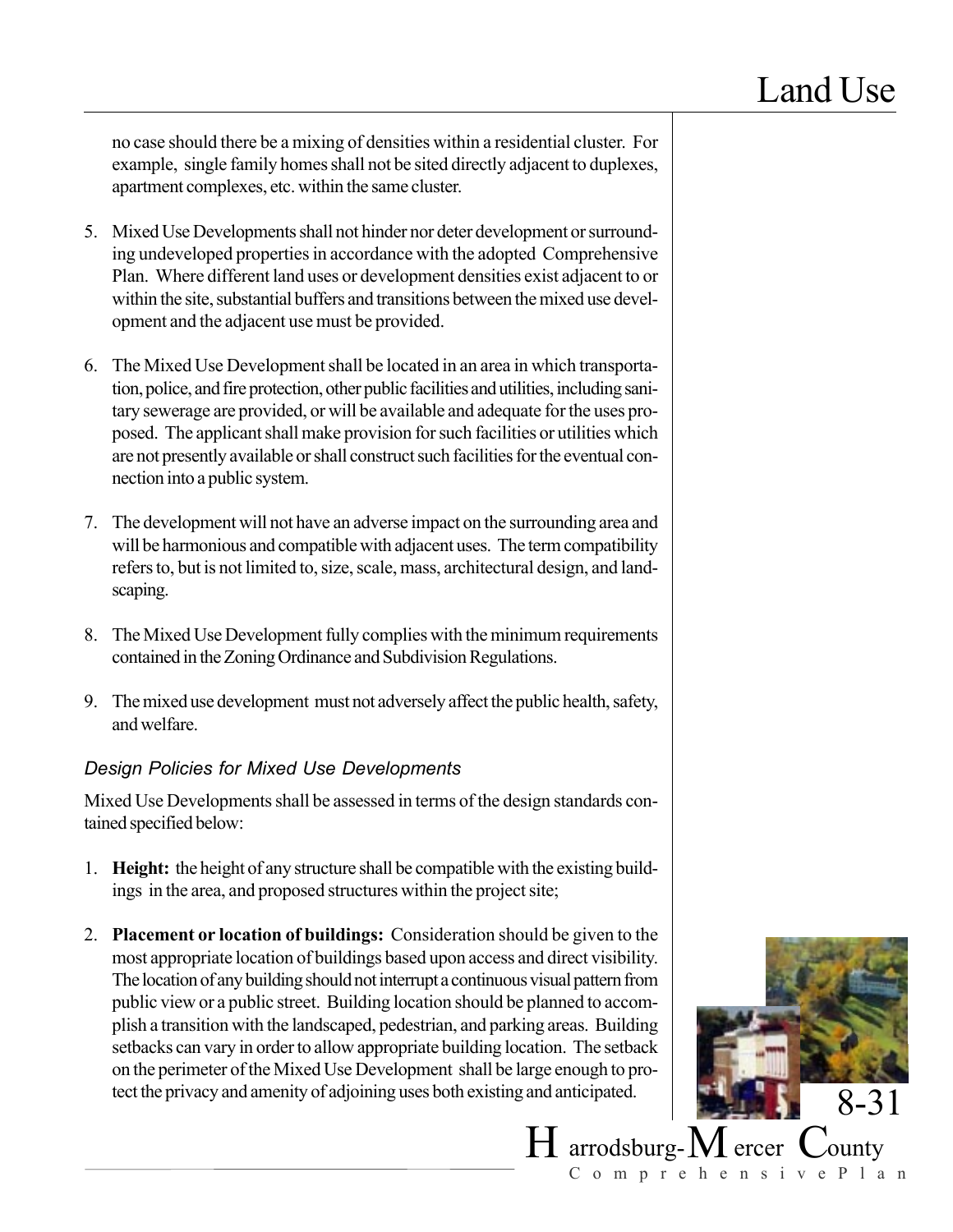- 3. **Preliminary Building Design or Architecture:** Buildings should be designed in the same architectural style as if part of a large commercial, residential, or office center. Individual buildings not part of the larger development should be compatible with surrounding structures. The architectural theme shall also relate to existing structures on the project site and adjacent sites, especially if such existing structures are historic. The use of architectural guidelines is required for multi-phased projects.
- 4. **Scale:** Consideration shall be given to the scale of each building and architectural detail; which relates to the size of an individual and the natural environment. In general, Mixed Use Developments shall have a pedestrian scale and orientation. In rendering a zone change decision, emphasis shall be placed on mass and how it relates to open space.
- 5. **Elevation:** The elevation of any site or structure should be determined by the grade of any existing or proposed public road. Consideration should be given to the relationship between the width and height of the front, side, and rear elevations of any building from a public road. Exposed foundations from a public street should be minimized.
- 6. **Historic and Prehistoric Features:** Historic features on the project site shall be retained, utilized and incorporated into the overall project design if physically and economically feasible.
- 7. **Streetscape:** The streetscape of a Mixed Use Development should be designed in detail specifying lighting, placement of street trees, and street furniture (benches, wastebaskets, etc.).
- 8. **Focal Point:** Any opportunity for a strong, central focus should be studied and developed. These central places are usually a key to establishing community identity.
- 9. **Paved Surfaces:** Emphasis should be placed on preserving at a reasonable rate the amount of open space. The interior road system, sidewalk system, and parking lot should be designed with this in mind. Paved surface refers to cement, brick pavement, asphalt, cobblestone, or other similar type surfaces. Parking areas should be treated with decorative elements, fence or wall extensions, plantings, and berms as other means to screen parking areas from public view or soften their visual impact. Although it is recommended that parking areas be dispersed throughout the site and located to the rear of structures, all large parking lots shall be designed with landscaped islands. Parking lots and driveway aisles should be either asphalt or concrete. Landscaped entrances with trees and bushes should be encouraged near the entrances of the development.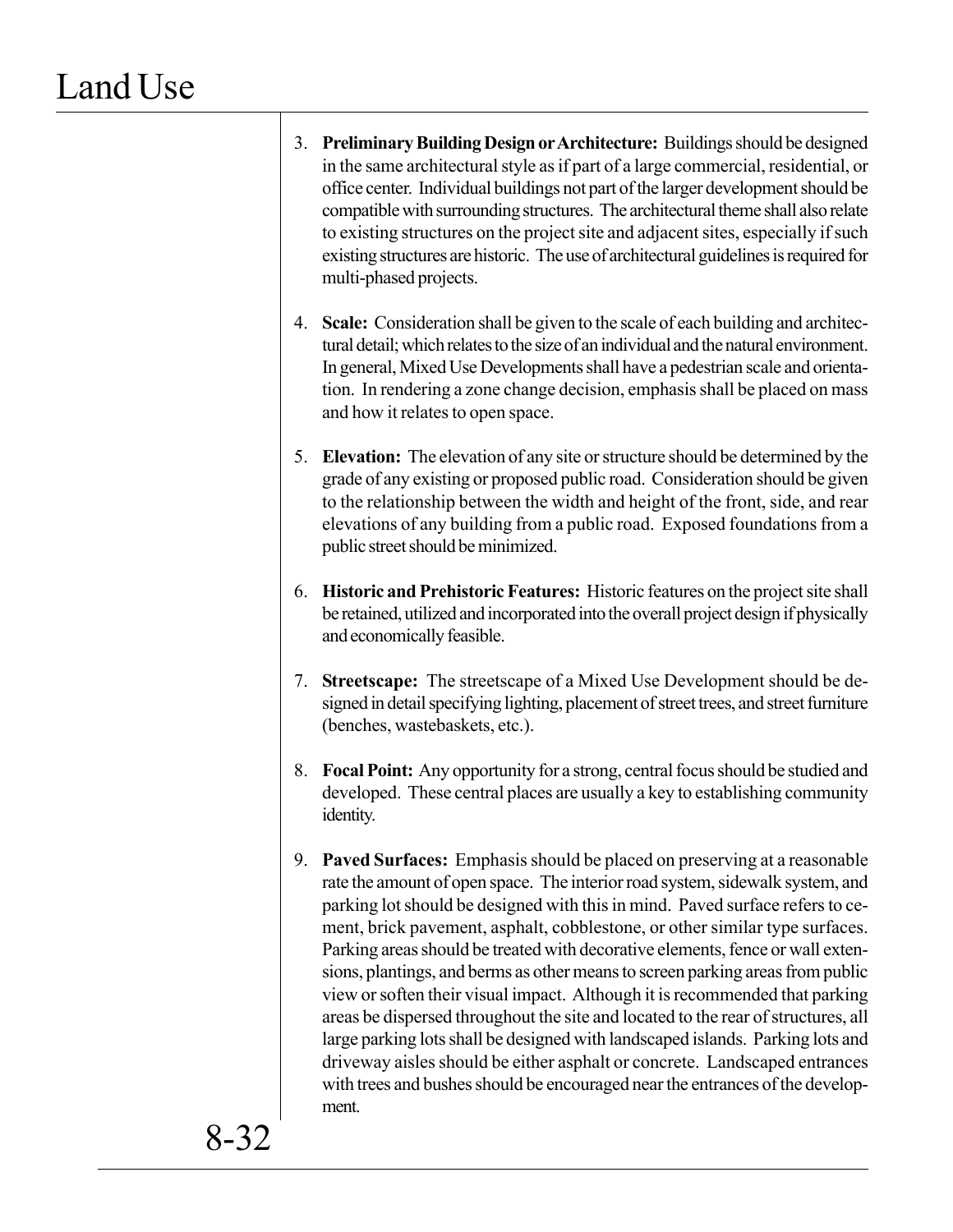- 10. **Fences, Walls, and Landscaped Berms:** Consideration should be given to brick walls, fences, and landscaped berms, which would produce a continuous cohesive wall of enclosure on a lot line or adjacent to a road. These fences and walls shall be designed and maintained in relationship with the character of the surrounding land uses and structures.
- 11. **Landscaping:** Consideration should be given to the predominance of a quality and quantity of landscaping and an emphasis shall be given to streetscape areas, buffer zones, and the provision of significant landscaping (in terms of the size of landscaped areas, and quantity and quality of landscape materials) within the proposed developed portions of the site. Landscaping details will be evaluated on the entire site and surrounding any proposed structure and shall be reviewed in relation to adjacent properties. A special attempt should be made to preserve the existing vegetation and scenic areas, if any and encourage additional open space for the public's benefit. Existing topography, significant tree cover, and water courses/bodies shall be largely preserved and incorporated into the project design, where appropriate, and should be consistent with the remainder of these regulations. Plantings should be used to soften the impact of parking and loading areas. Plant material should be selected on the basis of texture and color and for its ultimate growth to provide a visual screen for the public.
- 12. **Grading.** All mature vegetation, prime agricultural soils, floodplains, wetlands, and steep slopes shall be protected from excessive clearing, grading, filling and construction activities. In addition, new construction on prominent hilltops or ridges is discouraged.
- 13. **Open Space and Recreational Uses.** Planned Unit Developments shall make a provision for preserving open space and devoting an appropriate portion of the site to meet the recreational needs of the residential population and required in Exhibit III areas.
- 14. **Signage:** Signage should be designed to protect the visual order of any site and to minimize the impact of adjacent properties. Consideration should be given to the number, location, size, and height of any building mounted sign or freestanding sign. A consistent signage theme shall be provided within the Mixed Use Development.
- 15. **Utilities:** All utility service lines to the building and possible main lines to or within the site shall be located and installed underground where feasible.